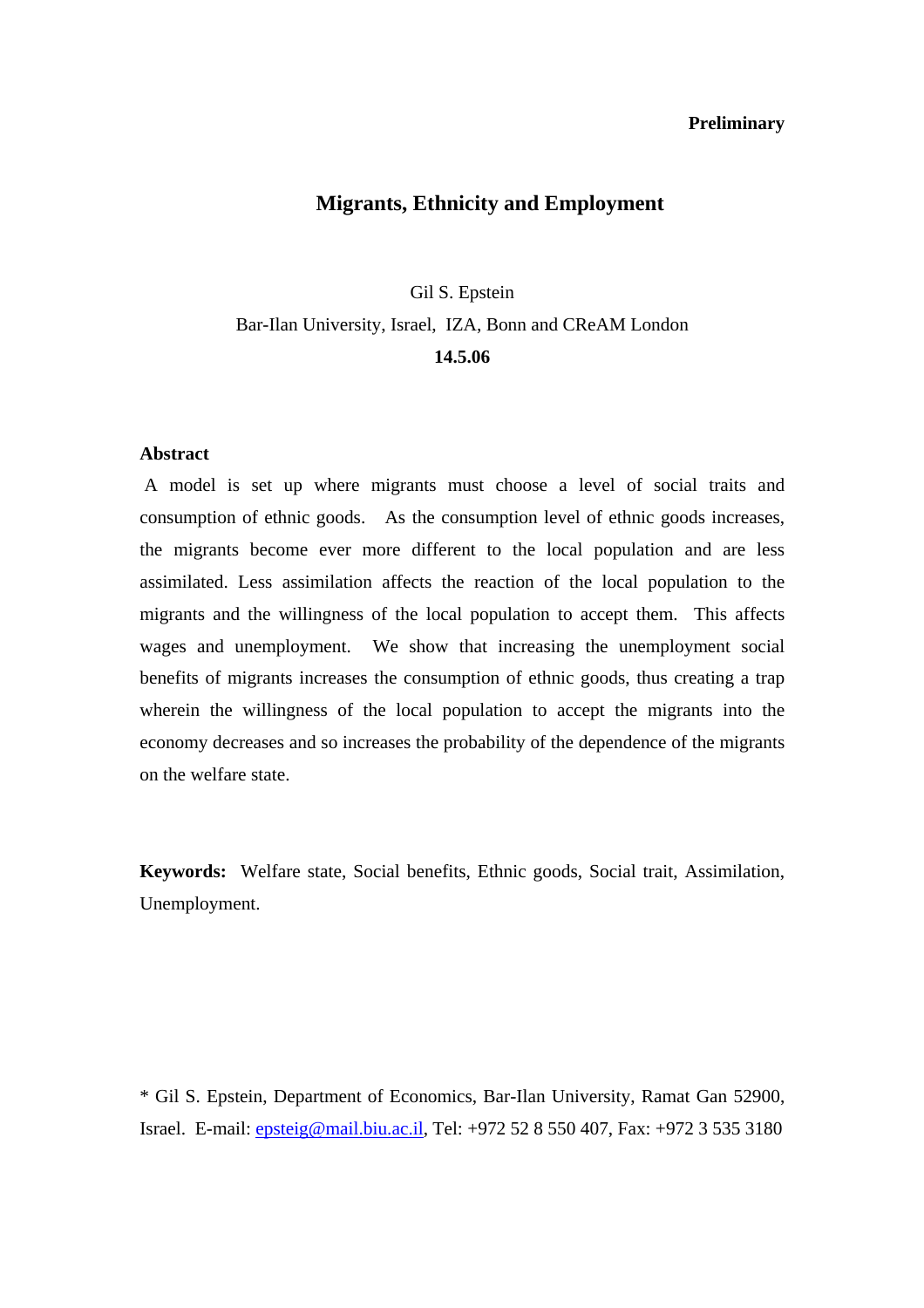#### **1. Introduction**

In this paper we wish to look at the relationship between the welfare state<sup>1</sup>, assimilation and participation in the labor market of the migrants. We consider the relationship between the migrants' consumption of ethnic goods and the willingness of the local population to accept them into the economy. This willingness affects the productivity and the wages of the migrants, and thus their employment.

Migrant participation in labor markets is quite complex and, in many ways, different from that of the local population. Studies of migrants around the world show, with few exceptions, that they tend to earn wages substantially lower than those of comparable local population (see for example Chiswick, 1978 and Borjas, 1990). To a degree, this reflects a failure on the part of the migrants to undertake the effort to assimilate. The "lack of effort" can arise from the desire to maintain a cultural heritage or separate identity, which would be lost or reduced if the group assimilated. The failure to take active steps to assimilate can also arise in the face of high adjustment costs, such as inadequate language skills, inter-generational familial conflicts, and a lack of knowledge about the host country's labor market.

Various indicators are used to measure the degree to which migrants have assimilated. The most common measures, in the economics literature, are wages and earnings, and there is an extremely large literature that examines the rate and degree of decline in wage and earning differences among groups. Other indicators include labor force participation, poverty, and education, which is now more frequently examined over several generations. Moreover, for immigrants and their descendants, as the length of time in the host country increases, assimilation occurs and immigrant earnings tend to approach those of the comparable workers. On occasion, migrants out-perform those workers. Recently Constant, Gataullina and Zimmermann (2006) presented the *ethnosizer*, which measures the ethnic identify of a migrant rather than his ethnicity, using information such as language, culture, societal interaction, history of migration, and ethnic self-identification. Using the GSOEP 2002 data, they show that ethnic identity persists, stronger in specific groups such as females, Muslims and those that are at an older age at the time of entry, while those with closer cultures such as Catholics and other Christians assimilate more easily.

<sup>&</sup>lt;sup>1</sup> In all EU countries, immigrants are less likely to be on old-age and health benefits because they are younger. Therefore our analysis concentrates on unemployment benefits.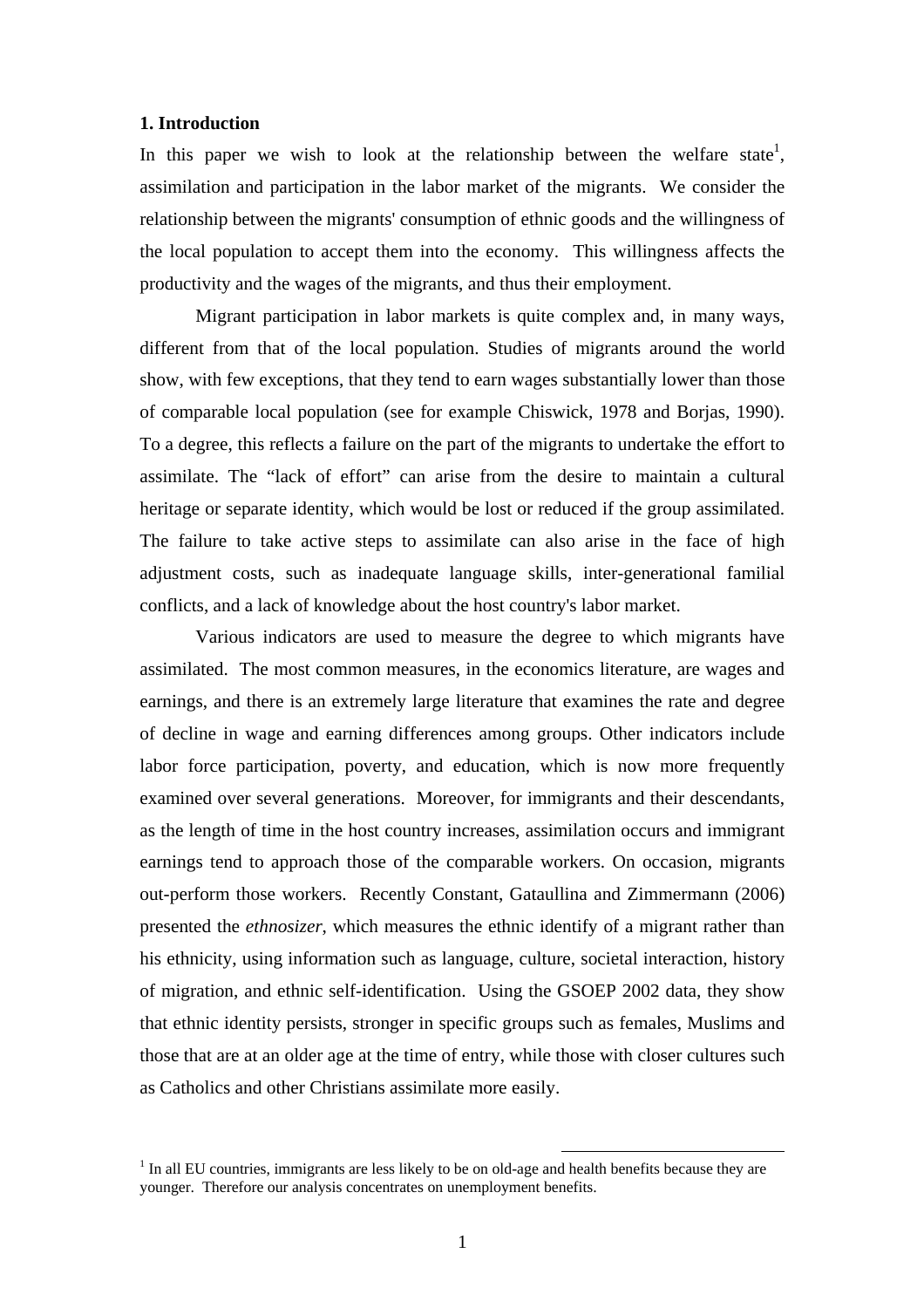Assimilation of migrants, in the local culture, is a function of two main elements: 1. The extent to which the migrants wish to assimilate, the effort they invest to stay different from the local population, holding on to their heritage, and the consumption of ethnic goods, which distinguishes them from the local population. 2. The degree to which the local population welcomes the migrants. Often, the local population is less than welcoming, blaming the migrants for depressing wages and displacing local workers – i.e., causing unemployment of the local population.<sup>2</sup> This presumption has very strong political implications and is implicit in the calls for increased regulations of immigration, that is heard worldwide. Yet, there is mixed evidence on the impact of the migrants on local worker's majority wages and employment – it depends on whether they are substitutes or complements (Gang and Rivera-Batiz 1994). This perception exists whether migrants actually lower wages and increase unemployment or not,. Because of this the local workers may take active steps to discourage the migrants – discrimination, isolation, and so on.<sup>3</sup>

 Local workers and migrants differ in many ways. One dimension that distinguishes between the local population and the migrants is the consumption of specific ethnic goods: the choices, of ethnic and religious traits, are determined by the consumption of these items. Social customs and the consumptions of ethnic goods take many forms. The simplest type to consider is religion. In all religions, individuals have to choose how intensely they wish to keep the laws of their religion. For example, in Islam it could be praying five times a day, going to Mecca once a year, their dress code, not eating certain specific foods like pork etc. A Greek immigrant to the USA has to decide if he will keep all the Greek traditions, will he talk Greek at home? Will he send his kids to Sunday Greek school etc.? The level of consumption of ethnic goods may differ from individual to individual. This choice will have an effect on the way the local population accepts the migrants.

The question of assimilation and integration into the labor market of the host country has been analyzed in the literature (see for example, Boeri, Hansen and McCormick, 2002, Bauer, Lofstroem and Zimmermann, 2000 and Venturini, 2004). According to the standard economic models in this field, the degree of assimilation is influenced by individual factors, the characteristics of the home and host countries,

 $2^2$ On assimilation and international trade see Epstein and Gang (2006).

<sup>&</sup>lt;sup>3</sup> The 1997 Eurobarometer survey contained a question on racism. Nearly 33 percent of those interviewed openly described themselves as "quite racist" or "very racist".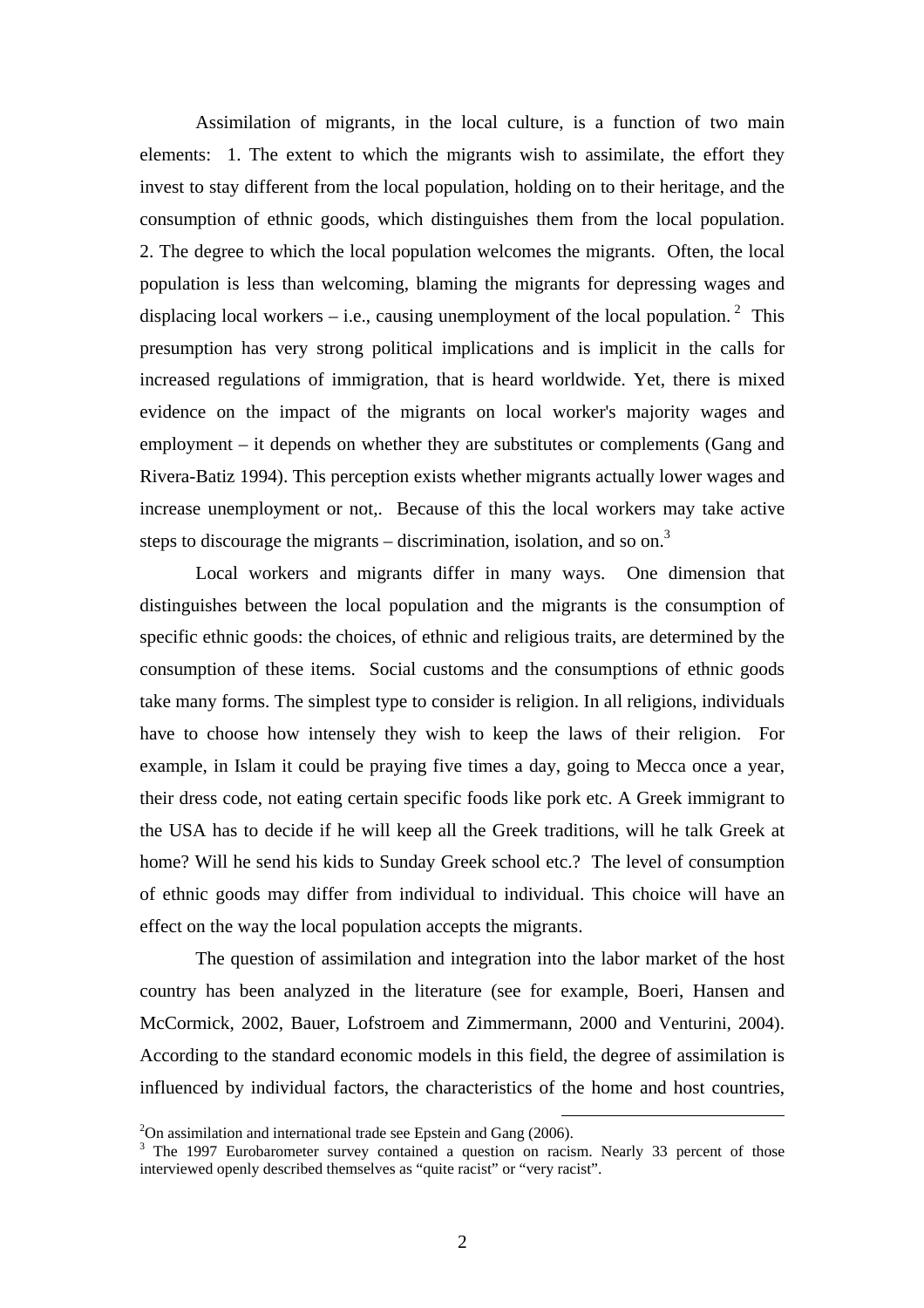the migration motive, and the expected migration duration. The greater the similarity between the sending and the receiving countries, i.e. the type of ethnic goods each country consumed, the more rapid is the assimilation.

Migrants have to choose their actual level of social traits. Migrants take as given the social traits of their surroundings, which determine the social practices they wish to uphold. Changing a person's traits has a cost. For example, going every Sunday to church, praying a few times a day, not working on the Sabbath, not eating specific type of foods or at certain places, wearing specific clothes etc. all have opportunity costs. On the other hand, there are benefits from keeping their ideal social trait and any deviation also has a cost. Bisin and Verdier (2000) developed an economic framework, which studied a similar type of evolution about the persistence of ethnic and religious traits and the role of marriage in the development of the cultural traits of children. In contrast to Bisin and Verdier (2000), we look at how the wage structure and unemployment benefits are affected by the choice of the migrants. Looking at a specific group, Berman (2000) considers the case of the Israeli Ultra-Orthodox men, who study full-time in yeshiva till age 40 on average. The paper looks at the questions of why fathers, with families living in poverty, choose yeshiva over work? Berman (2000) shows that Yeshiva attendance signals commitment to the community, which provides mutual insurance to members. Our paper differs from this approach since we do not consider the specific type of economy where devotion creates a signal to the community and provides benefits to the individual from such devotion.

The growth perspectives of European Union member countries are seen to be crucially related to the challenge of mobilizing people to work. One issue is that noneconomic migrants have more difficulties in economic performance and labor market integration, and provide a larger potential burden to the social security systems than economic migrants. Recent work in Denmark and Germany (see Tranaes and Zimmermann, 2004, Schultz-Nielsen and Constant, 2004, Constant and Zimmermann, 2005 and Constant, Gataullina and Zimmermann, 2006) has provided new evidence, which indicates that an ever-rising share of immigrants is unavailable to the labor force. Instead, migrants arrive as refugees, asylum seekers or for family reunification purposes. Differences in labor market attachment might be due to differences in individual characteristics across ethnicities and within ethnicities, as we claim in this paper.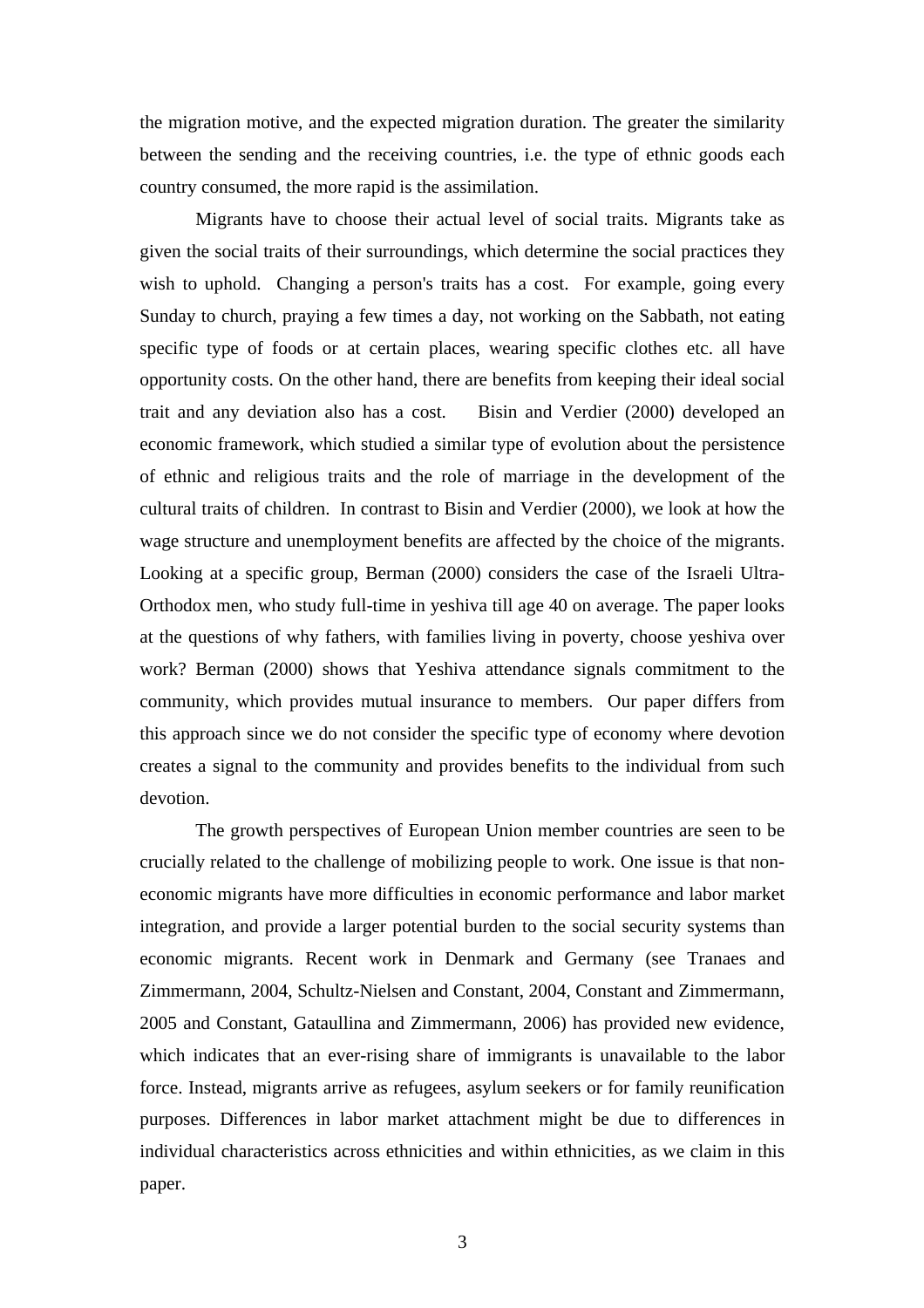We set up a model where migrants have to choose their level of social traits and consumption of ethnic goods. Each migrant has his/her own ideal social traits and, given the average level in society, choose their consumption level. As the consumption of ethnic goods increases, the migrants become more unlike the local population and are less assimilated. Less assimilation affects the reaction of the local population to the migrants and their willingness to accept them. This affects wages and unemployment. We show that unemployment social benefits affect the migrant's social chosen traits. Counties providing high welfare benefits cause a trap wherein migrants, receiving high social welfare benefits, consume larger amounts of ethnic goods. This decreases the willingness of the local population to accept the migrants into the economy and thus increases the probability of the migrants being dependant on the welfare state.<sup>4</sup>

### **2. The model**

# **2.1 Production**

Consider a firm that has two factors of production: local workers,  $L<sub>L</sub>$ , and migrants, *LM .* For simplicity, we assume that there is only one group of migrants. We assume that migrants and the local population are not identical. As long as the migrants hold on to their ethnicity, the local population will not recognize them as full substitutes to the local population and the local workers will not always be willing to cooperate entirely with them. For example, if a Moslem migrant prays five times a day, this may well disturb his interaction with the local workers and, as such, the local worker may not want to work enthusiastically with him. If a migrant Jew will only eat kosher food, this may limit the places the workers can go to a "working lunch" and may affect productivity and the willingness of the local population to work with the migrants, etc. In other words, migrants, that hold on to their ethnicity, may affect there productivity via their interaction with the local population.

We normalize the efficiency level of local workers to unity and the migrants' productive/efficiency level to equal  $d(.)$ .  $d(.)$  plays an important role in the determination of production and wages; aside from these, labor is homogeneous.

<sup>&</sup>lt;sup>4</sup> This may help understanding the phenomena under which immigrants (Germany, Sweden) and Denmark) account for approximately 10 percent of the total population and are recipients of over 30 percent of the total cash welfare expenditures (Wildasin, 2004).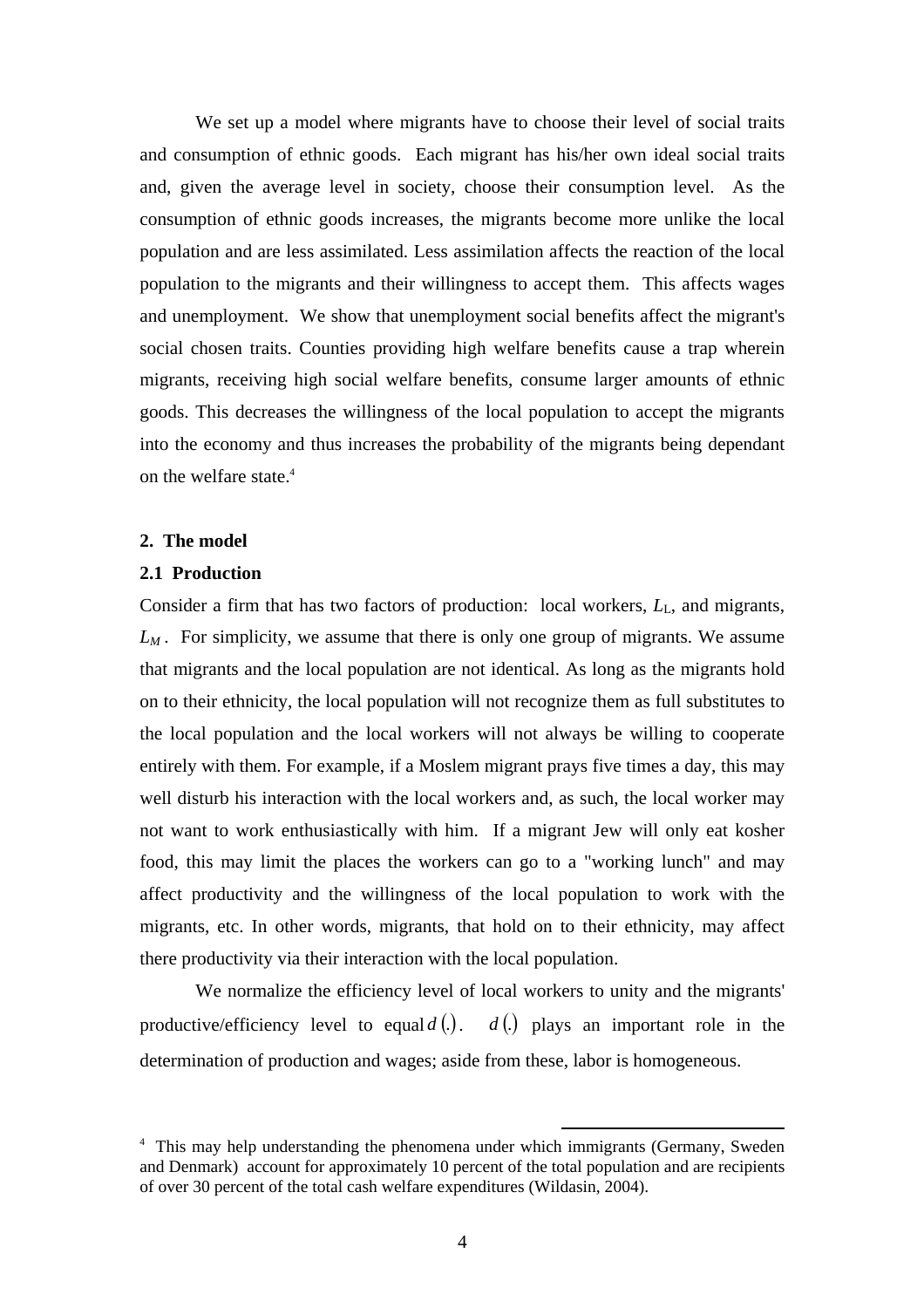*d* (*)*, the migrants' productive/efficiency level  $(0 < d) < 1$ , is a function of the level of consumption of ethnic goods. As a result of the consumption of these goods the level of efficiency of the migrants decrease, as stated above this can be a result of different activities by the local population such as harassing the members of the migration group, not cooperating with them, discriminating against them, and so on. Such activities decrease the migrants' productivity and thus their efficiency.<sup>5</sup>  $\frac{6}{5}$  $d(.)$  reflects the productivity and efficiency of the migrants, relative to the local population. 7

The representative firm's production function is given by

(1) 
$$
Q_t(L) = f(L_t + d_t(L_t)),
$$

such that 
$$
\frac{\partial f(L)}{\partial L} > 0
$$
 and  $\frac{\partial^2 f(L)}{\partial L^2} < 0$ .

We assume decreasing returns to scale for labor.

Let  $w_L$  be the local worker's wage, and  $w_F$  be the migrant's wage. We assume that the wages the local population and the migrants receive equals their marginal product values. We could assume that the local population has market power over their employers; this would not change our results.

Normalizing the price of the product to unity, the profits of the firm are given by

 $\overline{a}$ 

<sup>&</sup>lt;sup>5</sup> This is similar to the cooperation and harassment activities described in insideroutsider theory (Lindbeck and Snower, 1998).

<sup>&</sup>lt;sup>6</sup> Assimilation is not always beneficial for the minority; see Epstein (2003) for a discussion of migrant assimilation. For now, we ignore such possibilities; we will return to discuss them later in this paper.

<sup>&</sup>lt;sup>7</sup> A different reason for the different in the levels of efficiency between migrants and the local population can be seen in Kahanec (2006). Kahanec (2006) shows that in a world where heterogeneous skills are available in skill-specific social networks these efficiency differentials systematically expose minority and majority peoples to different incentives as concerns skill choice and, depending on the equilibrium organization of skill acquisition, make them acquire different (combinations of) skills. An important consequence of such differentiation is that wages per efficiency unit of minority and majority labor typically differ, since these are no longer perfect substitutes.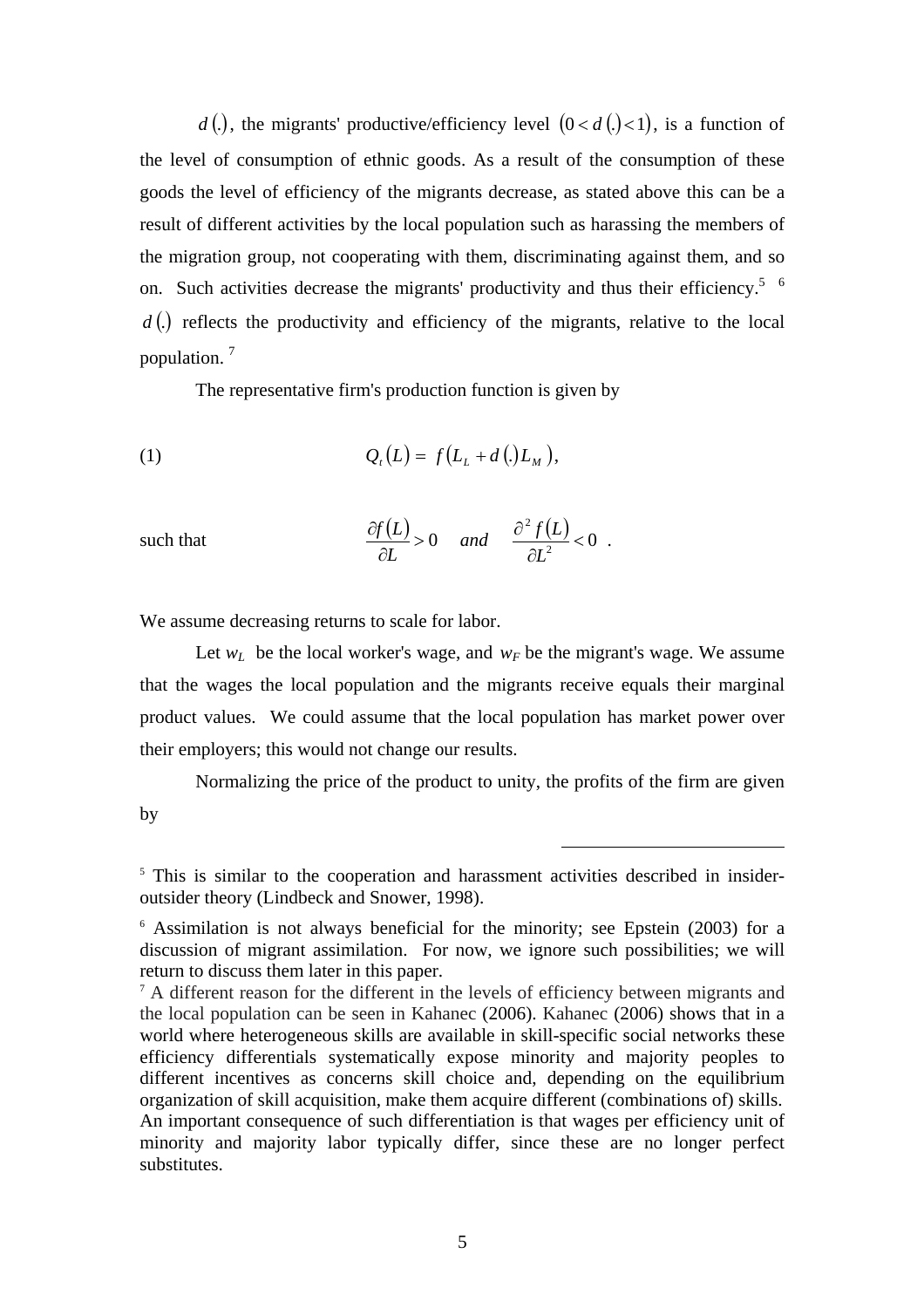(2) 
$$
\pi(.) = f(L_L + d(.) L_M) - (w_L L_L + w_F L_M).
$$

The first order conditions for maximization are

(3) 
$$
\frac{\partial \pi(.)}{\partial L_L} = f' - w_L = 0 \Rightarrow f' = w_L,
$$

and,

(4) 
$$
\frac{\partial \pi(.)}{\partial L_M} = d(.)f' - w_F = 0 \Rightarrow d(.)f' = w_F.
$$

Equation (3) represents the wage conditions for the local population workers and (4) represents the wage conditions for the migrants, since  $0 < d$  (.) < 1 the wages the migrants earn are lower than that of the local population. The ratio of the wages: *L F w w* equals to *d(.)*. We now wish to discuss what determines *d(.)*. Let us look at the determinacy of *d(.)* which, as we discussed above, is a function of the consumption of ethnic goods by the migrants. The consumption of ethnic goods is by both employed and unemployed migrants and will have an effect on the productivity of the migrants via the willingness of the local population to work, cooperate and coordinate production with the migrants.

In the next section we will determine the optimal consumption of ethnic goods via determining the social traits that the migrants will decide to adopt. After which we will return to the wage structure and the productivity of the migrants.

## **2.2 Ethnic Goods**

Each individual (family) has to choose his/her social trait level. This social trait can be seen as ethnic goods consumed by the individual. The payoff of a migrant is given by *v* which is a function of five components: *(i)* the ideal level of the social traits that this individual (family) believes it should be at, *I*; *(ii)* the actual level of the social traits the migrant decides to follow,  $x^8$ ; *(iii)* the average level of the traits under which

 <sup>8</sup> One could think of *x* as the level of ethnic identity as measured by the *ethnosizer* index (see Constant, Gataullina and Zimmermann, 2006).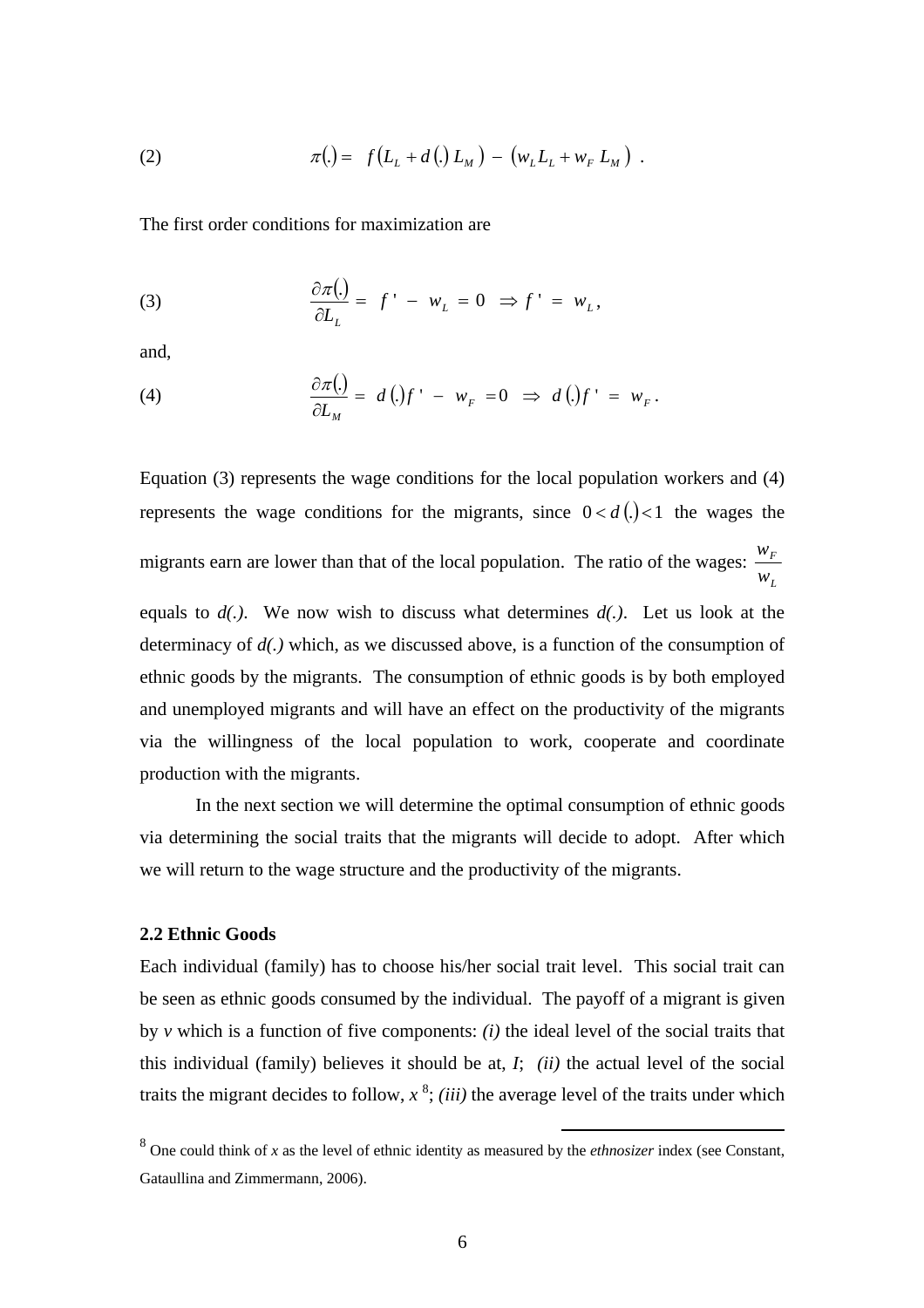the migrant congregation is currently at, *B* ; *(iv)* the earning of the immigrant, *er* and (*v)* the effort invested by the migrant at the workplace, *e –* those that are unemployed invest zero effort  $(e=0)$ . Below we explain how each of the different variables affects the payoff function of the migrant.

 We assume that the migrants differ in only one dimension and that is the ideal level of social traits they believe they should hold. It is assumed that migrants are distributed uniformly across different levels of the ideal social traits on the  $\text{interval}[\underline{I}, \overline{I}] : I_i \sim U(\underline{I}, \overline{I}).$ 

Migrant *i*'s payoff equals to: <sup>9</sup>

(5) 
$$
v_i = -u(I_i - x_i) - c(B - x_i, er_i) - e
$$

The payoff function,  $v$ , is a function of two components:  $a$ , the utility of practicing social traits at a level of  $x_i$ ,  $u(I_i - x_i)$  and *b*. the cost of choosing such social trait levels,  $c (B - x_i, er_i)$ . In our analysis, we assume that the migrants do not have a direct utility from earnings. The reason, we assume this, is to emphasize the choice of social traits. If we would add a direct utility from earnings, our results would be enhanced. Let us now look into each of the components in more detail:

*a***.** Utility:  $u(I_i - x_i)$  is the migrant's decrease in utility after choosing an actual level of ethnic goods, level *x,* while his ideal level is *I.* The individual's utility decreases if the individual deviates from his ideal level of observation. This deviation can go both ways. Increasing the actual level over the ideal or decreasing the level below the ideal, which will cause the utility to decrease. It is clear that the migrant would prefer to be at his/her ideal point, however this is not always possible. Notice that, if the migrant chooses a trait level, that equals his/her ideal level, he/she will be at the maximum utility level.

$$
v_i = -u((I_i - x_i), er_i) - c((B - x_i), er_i) + er_i - e
$$

 $\overline{a}$ 

<sup>&</sup>lt;sup>9</sup> The results would not change if we have a more complex function such as *v*<sub>*i*</sub> = − *u*( $(I_i - x_i)$ , *er<sub>i</sub>*) − *c*( $(B - x_i)$ , *er<sub>i</sub>*) − *e* or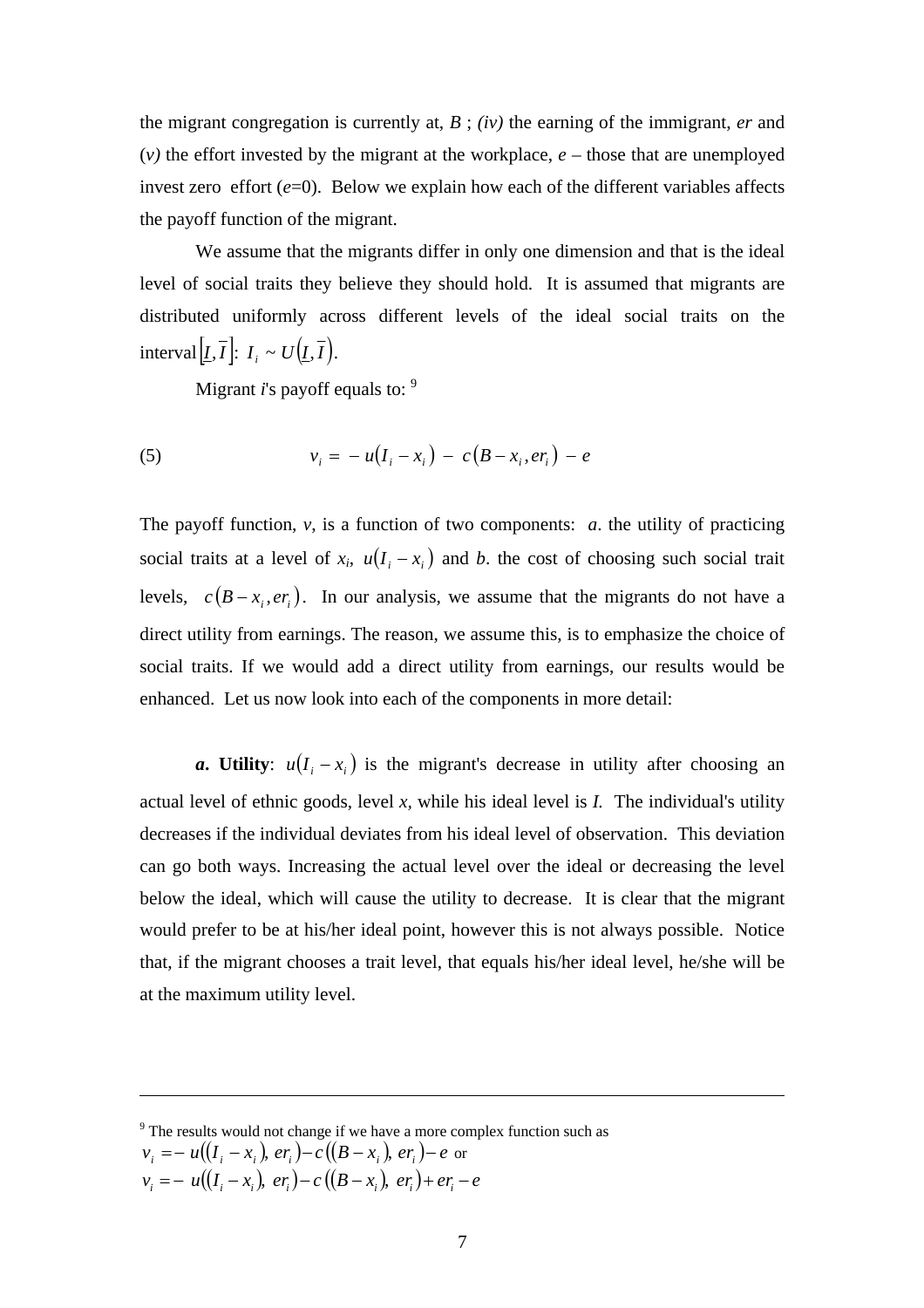To simplify, we assume the following specific function (our main results will not change by assuming a general function with some realistic constraints on the first and second derivatives; we will get back to this later):

(6) 
$$
u(I_i - x_i) = (I_i - x_i)^2
$$

Namely, deviating from the ideal point,  $I_i$ , decreases the utility. Thus, if we change the actual level  $x_i$  and get closer to the ideal point,  $I_i$ , then the decrease in the utility,  $u_i(.)$ , will be smaller and thus the utility increases. If we increase the actual level beyond (or decrease it below) the ideal point, then the utility will decrease as a result of such a deviation.

*b.* **Cost:** Let us consider the second part of the migrant's payoff, the cost of consumption of a trait at level *x*:  $c (B - x_i, er_i)$ . It is assumed that the average trait level in the sociality of the migrants is at level *B.* It is also assumed that it is easiest for the migrant to "consume" at the average level *B*. However, if the migrant wants to deviate from this level, it will cost him/her, since it will be harder to practice his/her social traits when they differ from the average level. This puts the migrant in the environment where he/she lives, and should he wish to deviate from it, he must invest more effort - thus the further away he/she wishes to be from the average social trait levels in his society, the harder it will be for him. The bigger the change, in the "consumption" of ethnic goods, from the average level that the migrant decides on, (either increasing or decreasing it), the higher the cost of adjustment. However, as earnings increase, the cost of deviating from the average level, *B*, decreases since the wages substitute for the deviation from the average trait level. The migrant can use his earnings to buy such ethnic goods (like traveling to their home country frequently, buying specific types of food, etc.) simply by a substituting effect. A different way of looking at this is that, as earnings increase, the migrant cares less about the average level in his society. The earnings of a migrant will equal the wages,  $w_F$ , in the case of the employed migrants, and will equal the social benefits of the unemployed, *sb*. To simplify, we assume the following specific function (our main results will not change by assuming a general function with constraints on the first and second derivatives):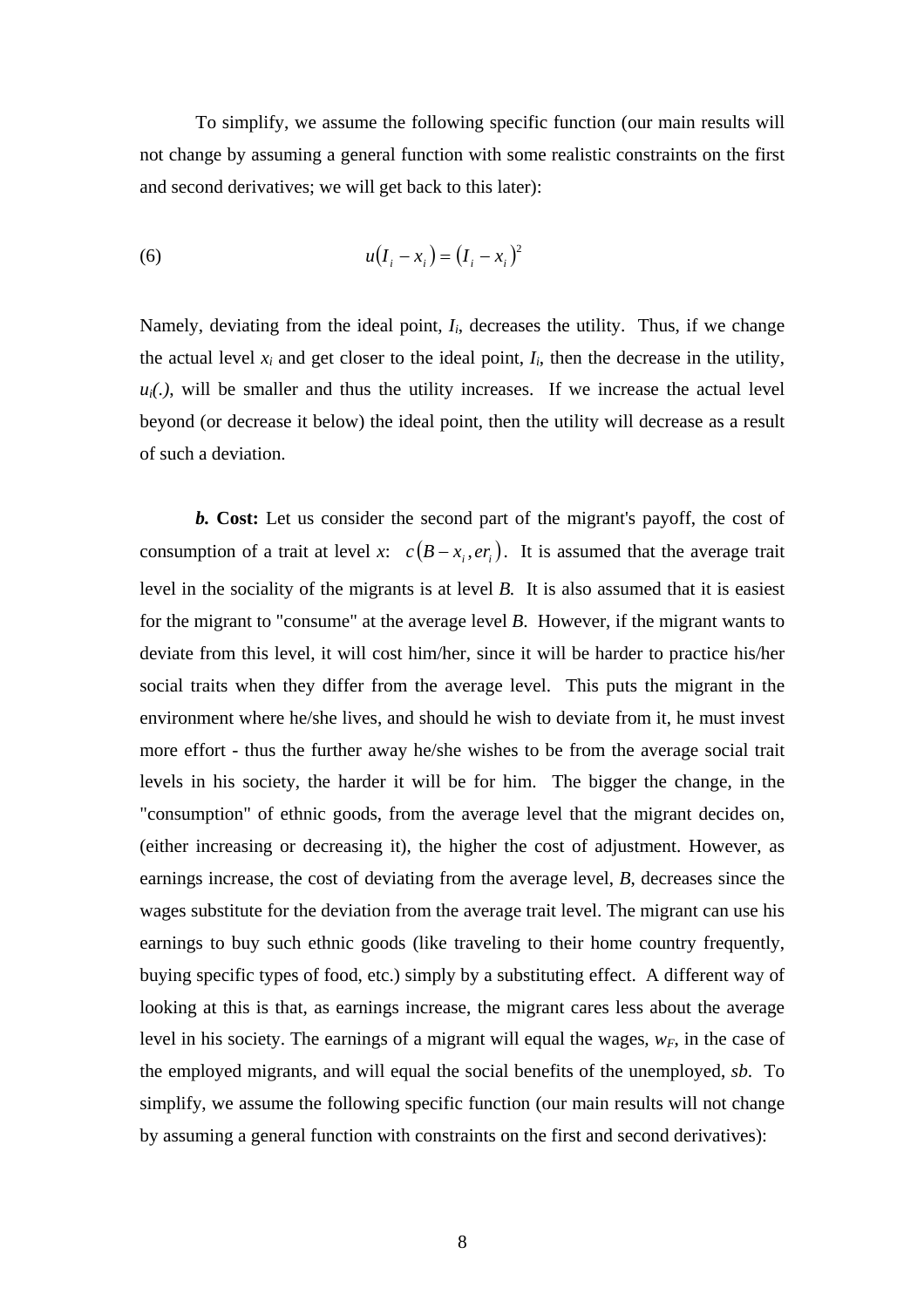(7) 
$$
c(B - x_i, er_i) = \frac{(B - x_i)^2}{er_i}
$$

namely, if we get closer to the given average level *B* the cost of changes will be smaller for the migrant. It is assumed that the number of migrants is large enough so that each one does not have market power in terms of affecting *B*. In other words, each migrant sees the average social trait level as given, *B*, thus when determining the optimal trait level, the migrant does not take into account the effect it may have on the average level of the social trait in his/her society. Moreover, if a migrant wants to decrease his level below the average it also has its costs, as the surroundings will not always accept his deviation from the average social trait (this can be via different means, such as affecting the children, not receiving the basic social traits the family wishes to obtain etc.). As the earnings of the individual increase, the individual's cost, of deviating from the average level of consumption of traits in the society, decreases. Later on we calculate *B* in equilibrium.

We have assumed symmetric payoff functions. Thus a deviation in each direction has the same consequence on the payoff function of the migrant. In other words, increasing the trait or decreasing the trait, by one unit over or below the ideal level, will have the same effect on the migrant's payoff function. In reality it may well be that the cost and utilities are not symmetric, namely, increasing the level of consumption of the ethnic goods decreases the utility by less than the change in the other direction. This, of course, will be a function of the migrants' preferences. If the migrants care about their special social traits, they may prefer to increase their actual traits above the ideal, rather than decrease them.

Given the above specific utility and cost functions, we may rewrite the migrants' payoff function  $(5)$  in the following way:<sup>10</sup>

$$
^{10} \text{ In a more general form } v_i = -\frac{((I_i - x_i) + (K_y - er_i))^2}{er_i} - \frac{((B - x_i) + (K_y - er_i))^2}{er_i} - e_i
$$

Where it is also assumed that the utility, obtained from earnings, differs if a migrant is employed or not, will be reflected in the parameter  $K_v$  where  $v = e$ , u for migrants that are employed (*e*) or unemployed (*u*). It is assumed that  $K_v$  is large enough so that  $K_v - er >0$  for all *er*. Moreover, it is assumed that the utility an employed migrant obtains from certain earnings is higher than that of an unemployed migrant with the same earnings. The idea is that migrants also obtain benefits from being employed. This assumption is not critical for the results. However it makes the story more realistic. Therefore it is assumed that  $K_e < K_u$ . Choosing this specification will not change the results.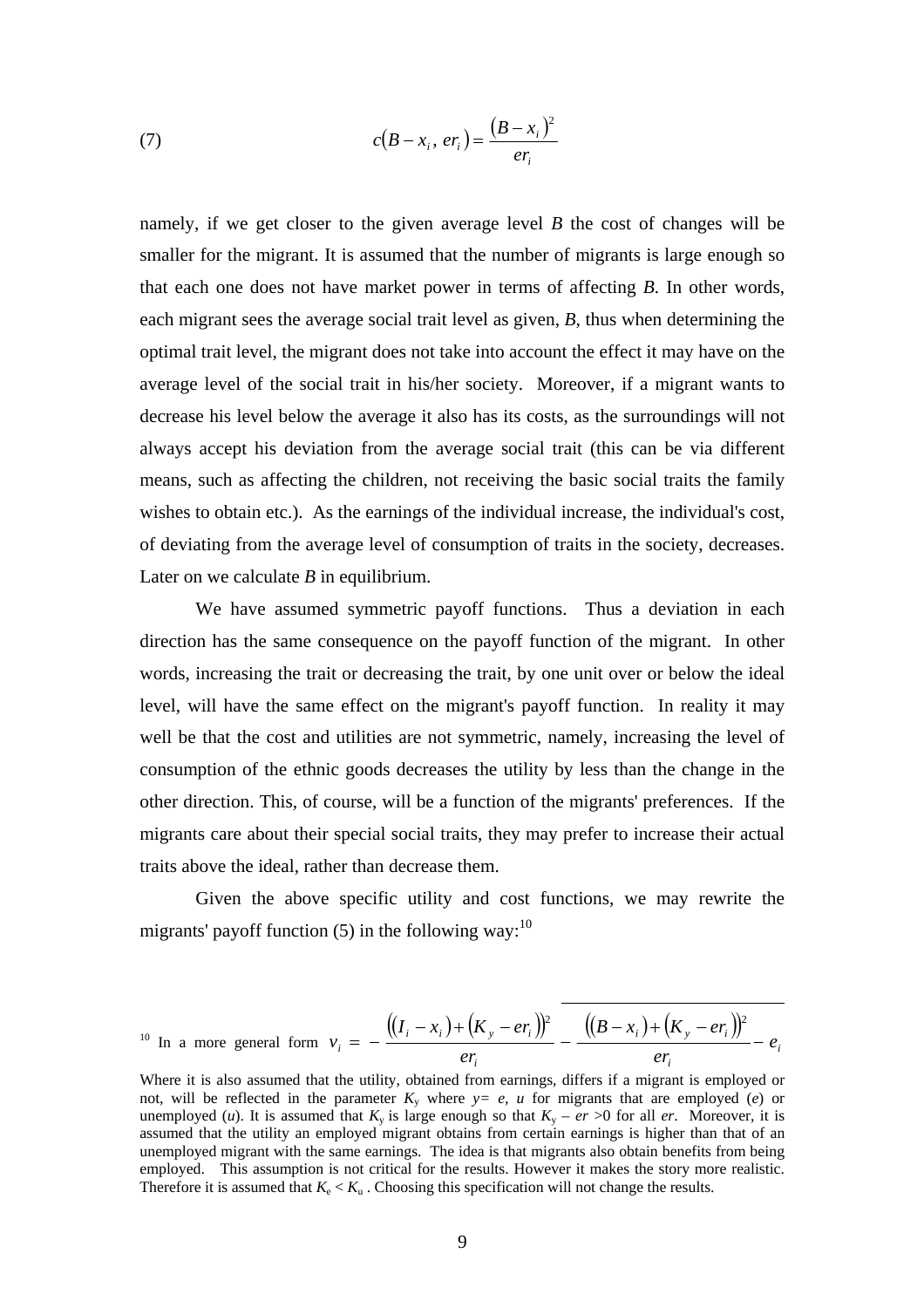(8) 
$$
v_i = - (I_i - x_i)^2 - \frac{(B - x_i)^2}{er_i} - e_i
$$

A migrant chooses the optimal level of consumption of ethnic goods – stoical traits that maximizes his payoff function *v*. The first order condition is given by:

(9) 
$$
\frac{\partial v_i}{\partial x_i} = 2(I_i - x_i) + 2 \frac{B - x_i}{er_i} = 0
$$

The second order condition is satisfied:  $\frac{\partial^2 v_i}{\partial x^2} = -2\left(1 + \frac{1}{\alpha x}\right) < 0$  $\vert$  < ⎠ ⎞  $\parallel$ ⎝  $=-2\left(1+\right.$ ∂ ∂ *i*  $\left\{ \begin{array}{c} \epsilon_I \\ i \end{array} \right.$ *i*  $x_i^2$   $\left[\begin{array}{ccc} 1 & e \\ e & e \end{array}\right]$  $v_i = -2\left(1 + \frac{1}{\sqrt{2}}\right) < 0$ .

Solving the first order condition gives us the following optimal level of consumption of ethnic goods – social traits of the migrant which equals:

(10) 
$$
x_i^* = \frac{er_i I_i + B}{er_i + 1}
$$

Thus, 
$$
\frac{\partial x_i^*}{\partial I_i} = \frac{er_i}{1+er_i}
$$
;  $\frac{\partial x_i^*}{\partial B} = \frac{1}{1+er_i}$ ;  $\frac{\partial x_i^*}{\partial er_i} = \frac{I_i - B}{(1+er_i)^2}$ ;

As we can see from (10) we obtain that:

$$
\frac{\partial x_i^*}{\partial I_i} > 0; \quad \frac{\partial x_i^*}{\partial B} > 0
$$

(11) and

$$
\frac{\partial x_i^*}{\partial er_i} = 0 \quad \text{if} \quad \frac{I_i > B}{I_i} = B
$$
\n
$$
\frac{\partial x_i^*}{\partial er_i} < \qquad \frac{I_i < B}{I_i} < B
$$

Thus,

*(i) The actual level of consumption of ethnic goods (social traits level) of a migrant will increase as his/her ideal social traits increase:*  $\frac{\Delta x_i}{\Delta z} > 0$ \* > ∂ ∂ *i i I*  $\frac{x_i^*}{x_i} > 0$ .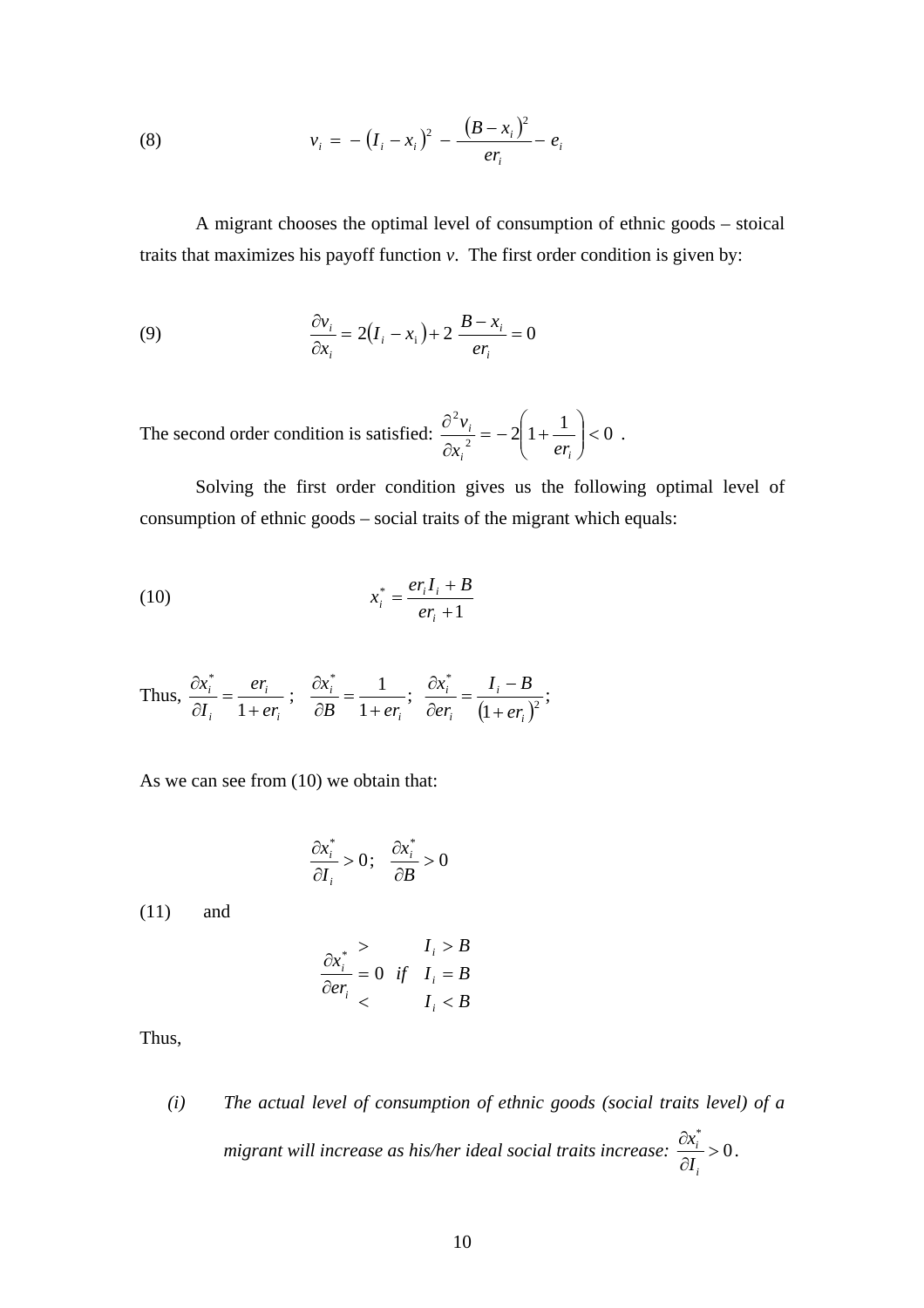Those with high ideal levels will actually consume higher levels of these traits and those with low ideal levels will consumer lower levels.

(ii) *The actual level of ethnic good consumption (social trait level) of a migrant will increase as the average level of consumption of social traits in the society, B, increases,*  $\frac{\partial x_i}{\partial x} > 0$ \* > ∂ ∂ *B*  $\frac{x_i^*}{x_i} > 0$ .

If the average level is higher, it is easier for the migrant to consume higher levels. However, he also has a cost when decreasing or increasing his/her own social traits as there will be pressures from the different migrants surrounding him.

*(iii) As the earnings of a migrant increase, the consumption of ethnic goods – social traits - will increase (decrease) if the ideal level is greater (smaller) than the average level in the sociality. Namely, as income increases migrants will choose an actual trait closer to their ideal point.* 

This result tells us that there is a substitution between the consumption of social traits and other products. In lower income levels, the migrant can increase his payoff by consuming at a closer level to the average level in his society. Since the migrant obtains a benefit from consumption of social traits and ethnic goods, the migrant can increase his payoff by increasing his social traits and making it closer to his ideal. As income increases the cost of deviating from the average level in his congregation decreases and enables him to be closer to the ideal level.*<sup>11</sup>*

Let us now substitute the optimal level of consumption of ethnic goods,  $x_i^*$ , as calculated in (10) into the migrants' payoff function and obtain their optimal payoff in equilibrium:

 $v_i = -(- (I_i - x) + (K_y - er))^2 - ((B - x) + (K_y - er))^2 - e$ 

 $11$ <sup>11</sup> This result is also obtained when the payoff function equals

The substitution, between earnings and consumption of ethnic goods, is basically presented in this form of the payoff function.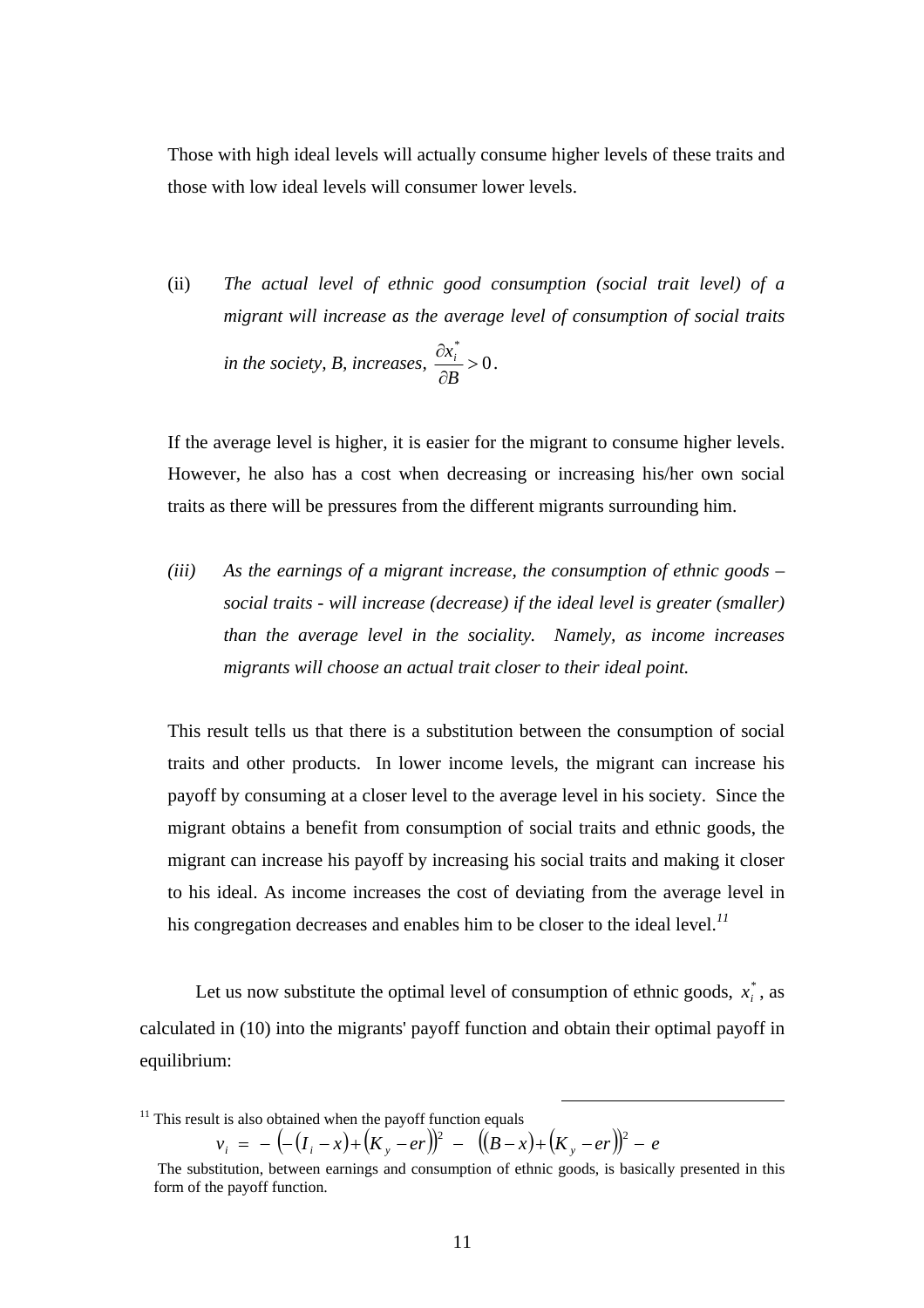(12) 
$$
v_i^* = -\frac{(I_i - B)^2}{1 + er_i} - e
$$

 As we can see from (12) the equilibrium optimal payoff of the migrant is positively related to his/her earnings,  $er: \frac{\partial v_i}{\partial r} > 0$ \* > ∂ ∂ *i i er*  $v_i^* > 0$ ; are negatively related to the effort invested at the workplace,  $e: \frac{\partial v_i}{\partial r} < 0$ \*  $\lt$ ∂ ∂ *e*  $v_i^*$  < 0; and the optimal payoff depends on the difference between the ideal level of social traits of the migrant, *I*, and the average level in the society, *B*:  $\frac{\partial V_i}{\partial (I_i - B)} < 0$ \*  $\lt$  $\partial (I_i -$ ∂  $I_i - B$ *v i*  $\frac{i}{n}$  < 0 . As the difference between the two increases, the utility of the migrant will decrease, since the cost to the migrant of changing his consumption of ethnic goods increases. If  $B=I_i$ , namely for the migrant, his ideal level equals the average level in the society, this utility will be at maximum since  $x_i^*$  $= I_i = B$ .

Denote by  $v_{ie}^*$  the payoff of the employed migrant. Assume for now that all individuals employed have the same wages  $w_F$ . Remember that an employed migrant may have an increase in income as a result of moving from unemployment to employment, however he/she also encounters a decrease in utility as a result of effort invested in the workplace at a level of  $e$ ,  $^{12}$ 

(13) 
$$
v_{ie}^{*} = -\frac{(I_i - B)^2}{1 + w_F} - e
$$

Denote by  $v_{i\mu}^*$  the payoff of the unemployed migrant (in this case the effort invested equals zero: *e*=0),

(14) 
$$
v_{iu}^* = -\frac{(I_i - B)^2}{1 + sb}
$$

<sup>&</sup>lt;sup>12</sup> See for example Shapiro, and Stiglitz (1984) and Epstein and Hillman (2003).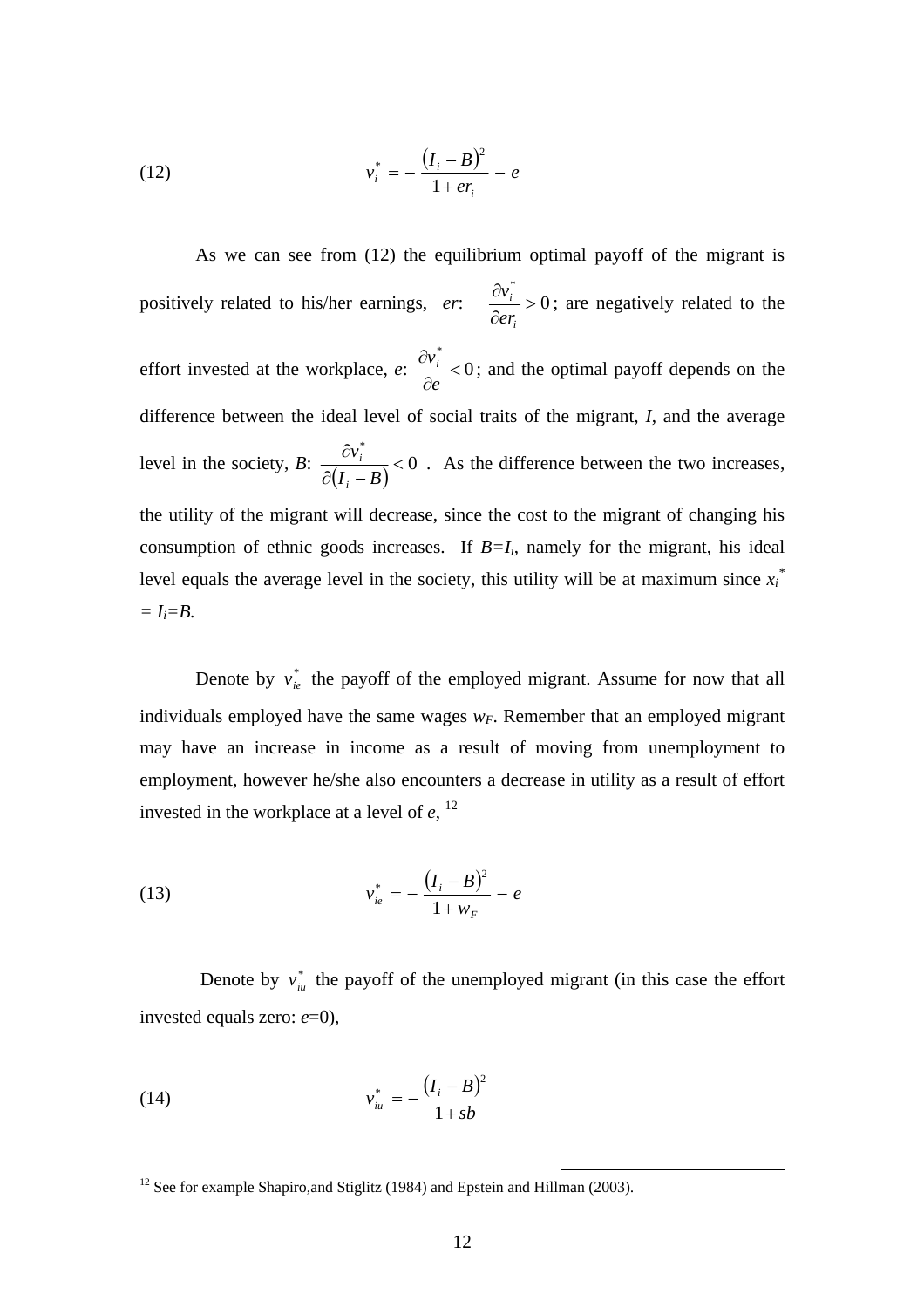Let us now consider the case where an immigrant has to choose whether to be employed or unemployed. The migrant will choose to be employed if his payoff from being employed,  $v_{ie}^*$ , is greater than his payoff from being unemployed,  $v_{iu}^*$ . Therefore, the migrant will choose to be employed if and only if it holds that

$$
v_{ie}^* > v_{iu}^*
$$

If the social benefits, of the unemployed migrants, equal the wages earned by him/her, it is clear that the migrants will prefer to be unemployed. Therefore, *in order for the migrants to be willing to be employed the difference between the social benefits of the unemployed and the wages of the employed must be sufficiently large.* 

 Notice that a migrant determines his social traits also as a function of his employment status as seen in (12). Therefore part of the consumption of social traits is a direct function of the employment status of the migrant. Denote by  $I^*$  the level of the ideal consumption of ethnic goods that will make an individual indifferent to whether he/she is employed or not. From comparing (13) and (14) we can calculate the level of the ideal social traits that will make a migrant indifferent. Namely,  $I^*$  must satisfy the following equality:

(16) 
$$
v_{iu}^* = -\frac{(I^*-B)^2}{1+sb} = -\frac{(I^*-B)^2}{1+w_F} - e = v_{ie}^*
$$

Rewetting (16) we obtain,

$$
(17) \qquad I^{*2}\left(\frac{1}{1+sb} - \frac{1}{1+w_F}\right) - 2I^*B\left(\frac{1}{1+sb} - \frac{1}{1+w_F}\right) + B^2\left(\frac{1}{1+sb} - \frac{1}{1+w_F}\right) - e = 0
$$

Solving (17) we obtain that the ideal social traits that will make a migrant indifferent

(18) 
$$
I_1^* = B - \frac{\sqrt{e(1+sb)(1+w_F)}}{\sqrt{w_F - sb}} \text{ and } I_2^* = B + \frac{\sqrt{e(1+sb)(1+w_F)}}{\sqrt{w_F - sb}}
$$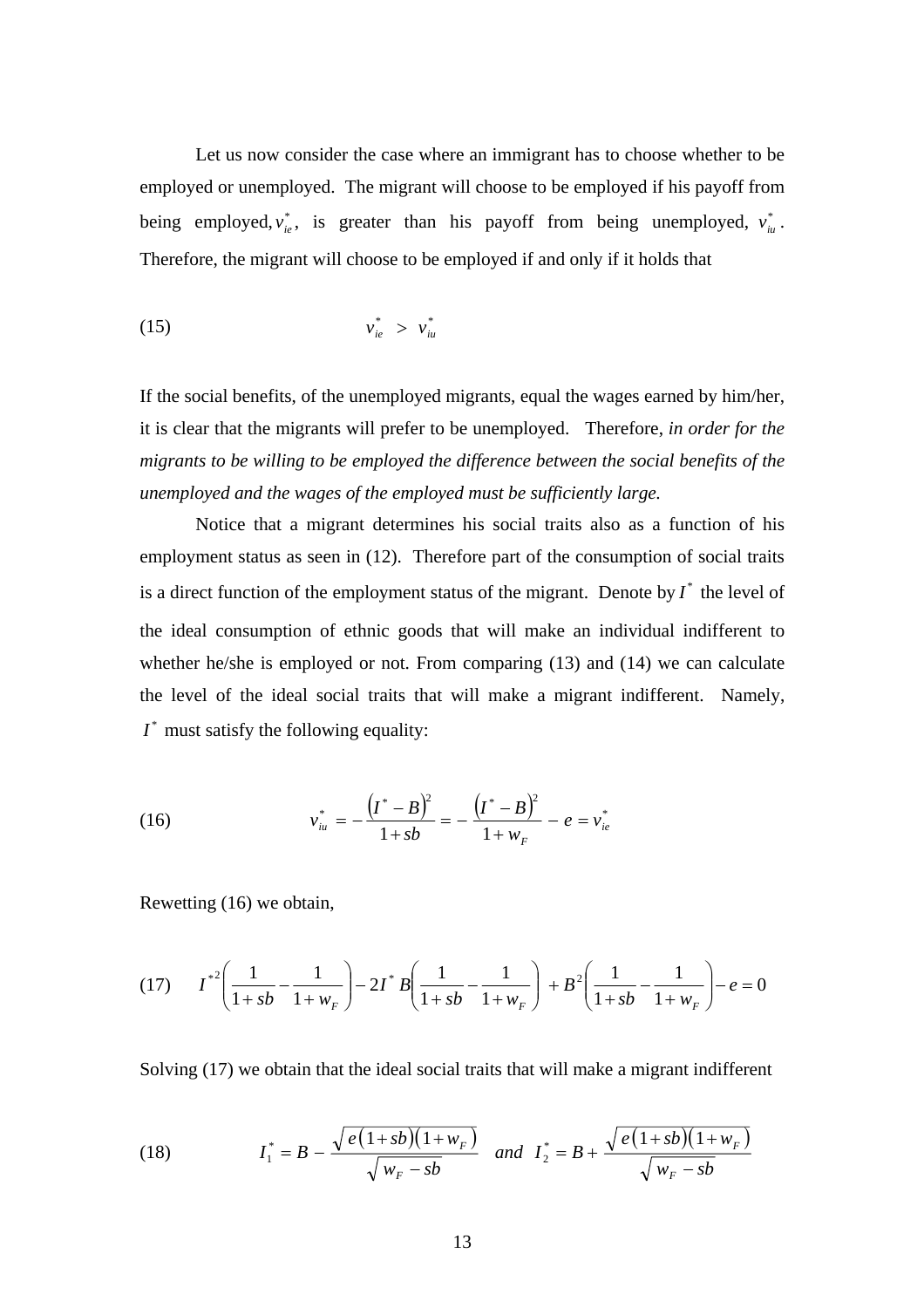We conclude that for a given wage level then for levels of *I*, which are higher than  $I_1^*$  or lower than  $I_1^*$ , (17) becomes positive, therefore if  $I_i > I_2^*$  or  $I_i < I_1^*$ individual *i* will choose to be employed and if  $I_2^* < I_i < I_1^*$  $I_2^* < I_i < I_1^*$  individual i will choose to be unemployed. However it is not clear what the relationship is between  $I_2^*$ ,  $I_1^*$ and  $\overline{I}$  *and*  $\overline{I}$  . Therefore we should now calculate the expected consumption of ethnic goods, *B*, and then look at this relationship.

### *Expected Consumption of Ethnic Goods*

Let us now calculate the expected amount of consumption of ethnic goods by both the employed and unemployed migrants. From eq. (10) we know that the consumption of ethnic goods is given by

$$
(10) \t\t\t x_i^* = \frac{er_i I_i + B}{er_i + 1}
$$

Individuals that have a higher level of ideal social traits than  $I_2^*$  or lower than  $I_1^*$  will be employed and will consume ethnic goods at a level of

(19) 
$$
x_{ie}^{*} = \frac{w_{F_i} I_i + B}{w_F + 1}
$$

and those that have an ideal level that is between  $I_2^*$  and  $I_1^*$  will be unemployed and will consume ethnic goods at a level of

(20) 
$$
x_{iu}^* = \frac{sbI_i + B}{sb + 1}
$$

Denote by  $E[X^*]$  the expected amount of consumption of ethnic goods by all the migrants together. By definition  $E[X^*] = B$ :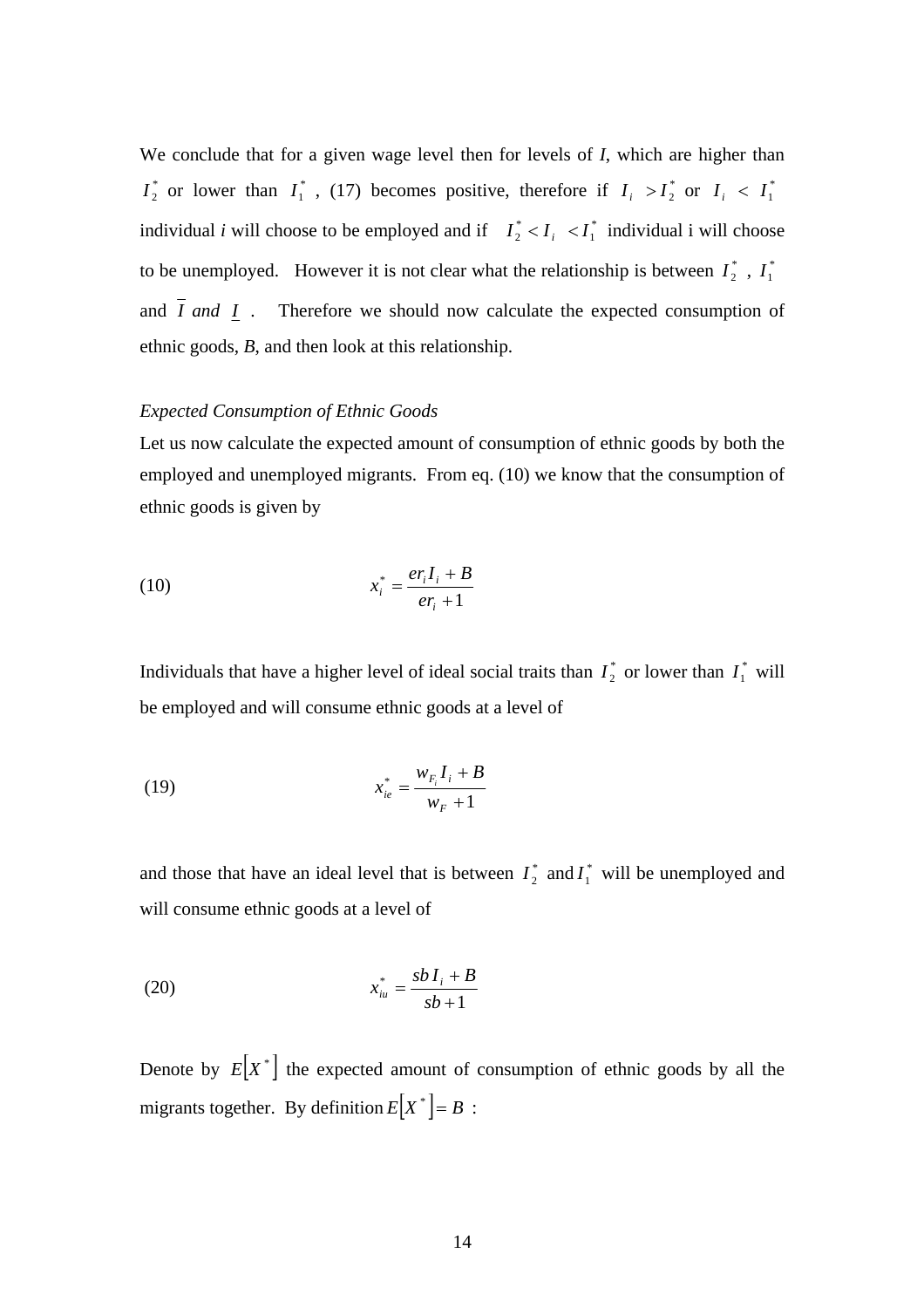(21) 
$$
E[X^*] = \int_{I}^{I_1^*} x_{ie}^* f(I) dI + \int_{I_2^*}^{I} x_{ie}^* f(I) dI + \int_{I_1^*}^{I_2^*} x_{iu}^* f(I) dI
$$

Since  $I_i$  is uniformly distributed over  $[I, I]$ ,  $f(I)$  equals *I* − *I*  $\frac{1}{1}$ . Rewriting (21) we obtain,

(22)

$$
E[X^*] = \frac{1}{(\overline{I}-\underline{I})}\int_{\underline{I}}^{I_1^*} \left(\frac{w_F I_i + B}{w_F + 1}\right) dI + \frac{1}{(\overline{I}-\underline{I})}\int_{I_2^*}^{\overline{I}} \left(\frac{w_F I_i + B}{w_F + 1}\right) dI + \frac{1}{(\overline{I}-\underline{I})}\int_{I_1^*}^{I_2^*} \left(\frac{s b I_i + B}{s b + 1}\right) dI
$$

Plugging in equ (18) into equ (22) and using the identity  $E[X^*] = B$  we obtain,

$$
E[X^*] = B = \frac{\overline{I} + \underline{I}}{2}
$$

Moreover, because of the symmetry, the average level of consultation of ethnic good of the employed and unemployed *separately* equal to *B*.

# **Figure 1**



In other words those migrants that have a low ideal preference (and want to be part of the community<sup>13</sup>), will have a higher probability of being employed. At the same time, the migrants with very high preferences will choose to be employed to help

 $13$ If they didn't want to be part of the community, they would not have encountered a cost of being far from the average level. Therefore it is assumed, that these individuals wish to be in the community and their ideal level is greater than zero. Moreover, they cannot get such ethnic goods elsewhere.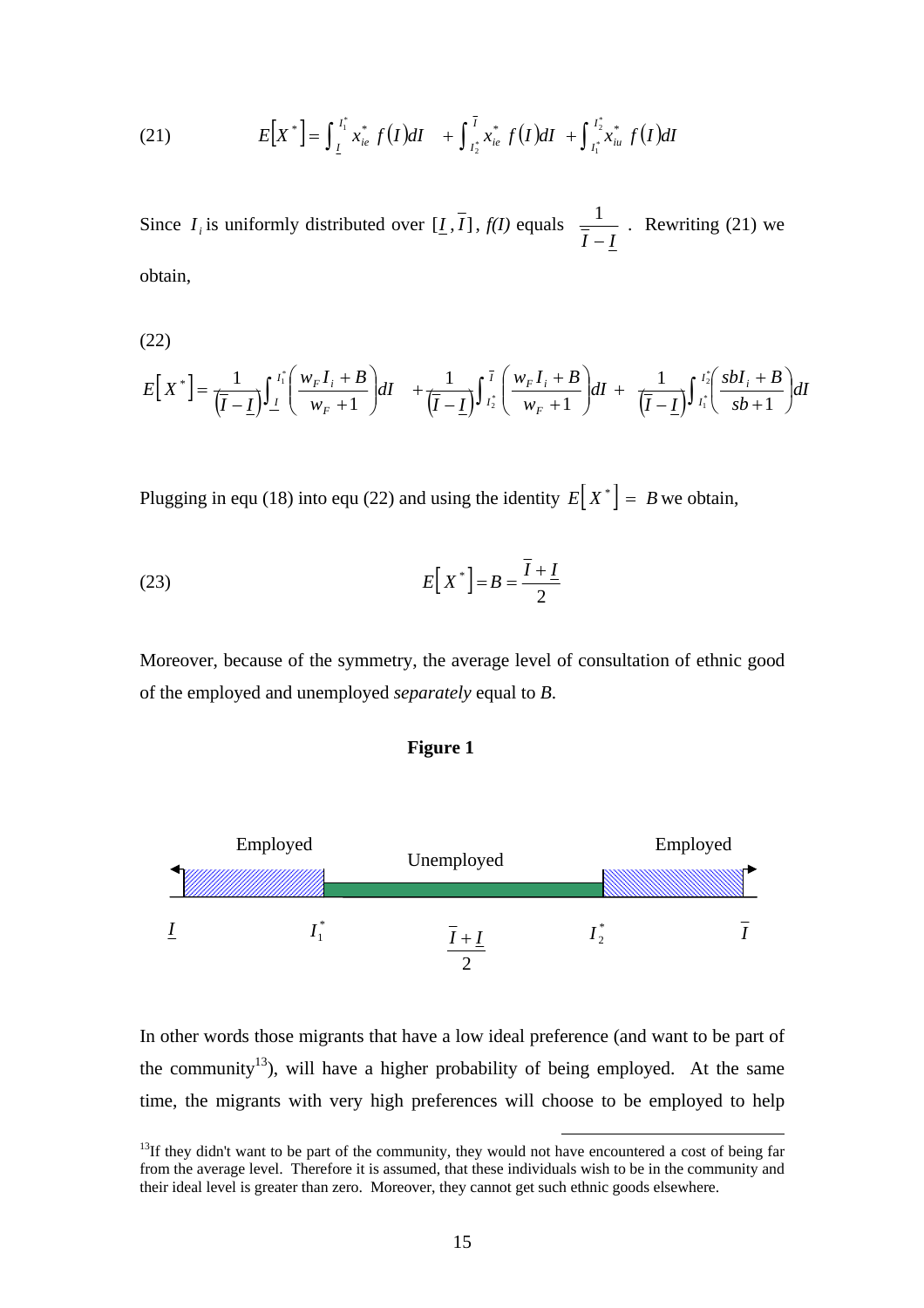obtain resources and be further away from the average level of observation *B* and closer to their own ideal level. These migrants have a high cost and loss of benefit from not being at their ideal point. In other words, migrants, with high or low levels of ideal preferences, will choose to be employed rather than unemployed. The cost, of being close to their ideal point, is high and thus, if their earnings increase, they will be able to be closer to their ideal point. Those migrants that are in the center will choose to be unemployed.

### *Social Benefits, Unemployed and the Consumption of Ethnic Goods*

Let us now consider changes in the wages and the unemployment benefits. From  $(18)$ we obtain that,

(24) 
$$
\frac{\partial I_1^*}{\partial w_F} > 0, \frac{\partial I_2^*}{\partial w_F} < 0 \quad and \quad \frac{\partial I_1^*}{\partial sb} < 0, \frac{\partial I_1^*}{\partial sb} > 0
$$

Increasing the wages of the employed will first of all increase the number of employed. Those, who were employed and continue to be employed, will be even closer to their ideal level, and those, who were unemployed and become employed will allow themselves to consume levels closer to their ideal. On the other hand, an increase in the unemployment benefits will increase the number of unemployed. Those, who were unemployed, will have an actual trait closer to their ideal level. As a result of an increase in the employment benefits those, who became unemployed will move away from their ideal level and closer to the average level in the congregation, *B*.

Therefore, *increasing wages will increase the number of employed and will decrease the difference between the employee's actual trait level and their ideal. Increasing unemployment benefits will increase the number of unemployed. Those, who were unemployed, will consume ethnic goods closer to their ideal level and those, who were employed and became unemployed will move away from their ideal level.*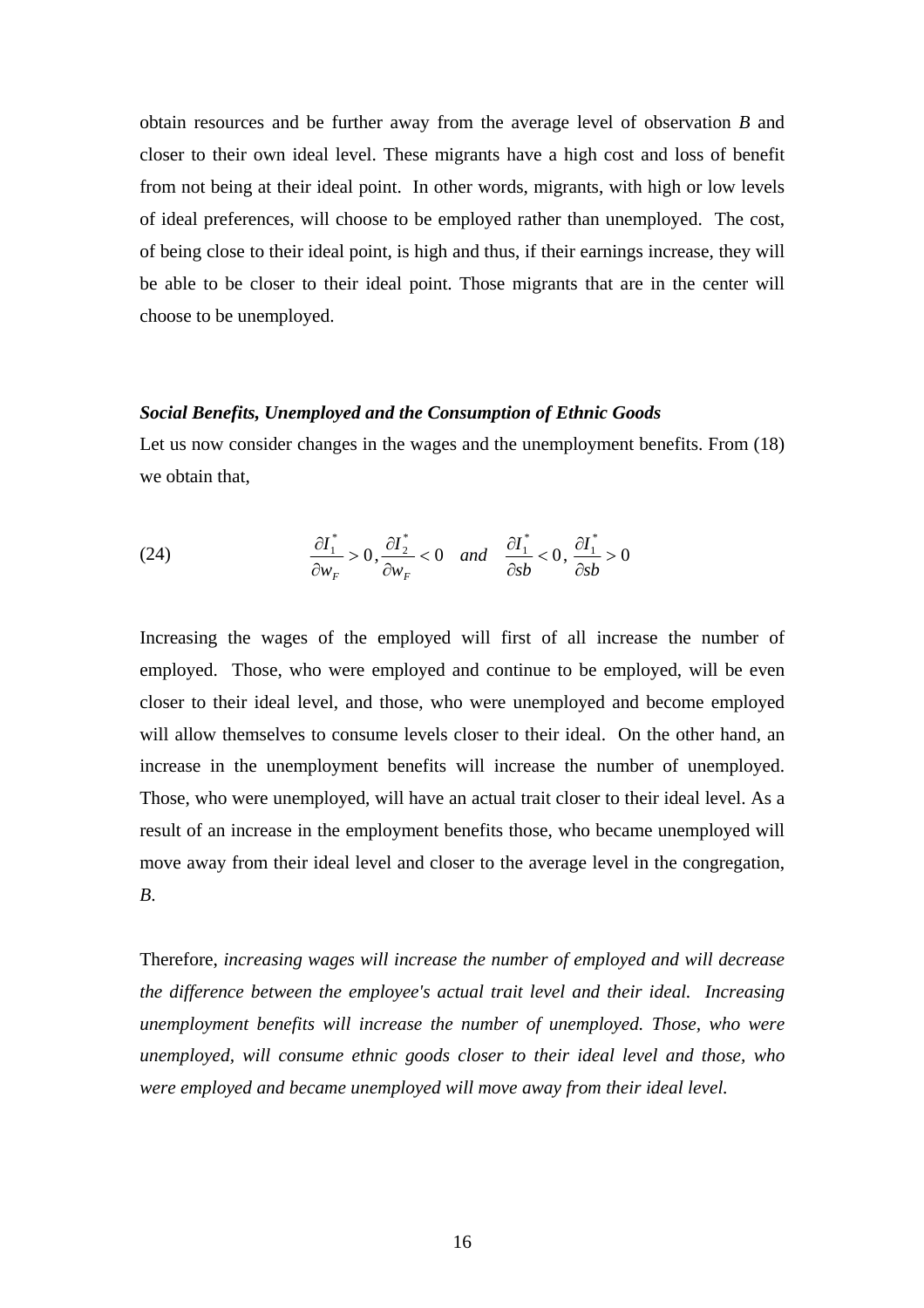### **2.3 Ethnic goods and production**

Let us now return to the connection between the consumption of ethnic goods and production. From (3) and (4) we know the conditions for the determination of employment of the local workers

$$
(3) \t\t f' = w_L,
$$

and the migrants,

$$
(4) \t d(.)f' = w_F.
$$

Let us now discuss the parameter  $d(.)$ . The parameter  $d(.)$  is the level of nonassimilated migrant. This parameter is determined by the actions taken by the migrant and the general attitude of the population to the migrants. The attitude to the migrants is reflected by the average level of consumption of ethnic goods,  $E[X^*] = B$ , which is a function of both the employed and unemployed migrants. The more ethnic goods the migrants consume, the more they distinguish themselves from the local population. This will decrease the willingness of the local population to work with them and will increase the "harassment" activities of the local population. It is therefore assumed that the parameter *d(.)* is a function both of the consumption of the ethnic goods of the unemployed and employed and the individual level of the worker  $x_i^*$ :  $d_i(E[X^*]x_i^*)$ such that

(25) 
$$
\frac{\partial d_i \left( E\left[ X^* \right], x_i^* \right)}{\partial E\left[ X^* \right]} < 0 \text{ and } \frac{\partial d_i \left( E\left[ X^* \right], x_i^* \right)}{\partial x_i^*} < 0
$$

As we have shown above, the consumption of ethnic goods is a function of different parameters. In particular, it is a function of the wages the employed migrants earn,  $w_{if}$ , and the unemployment benefits *sb*. Therefore we may write *d* as a function of wages and unemployment benefits.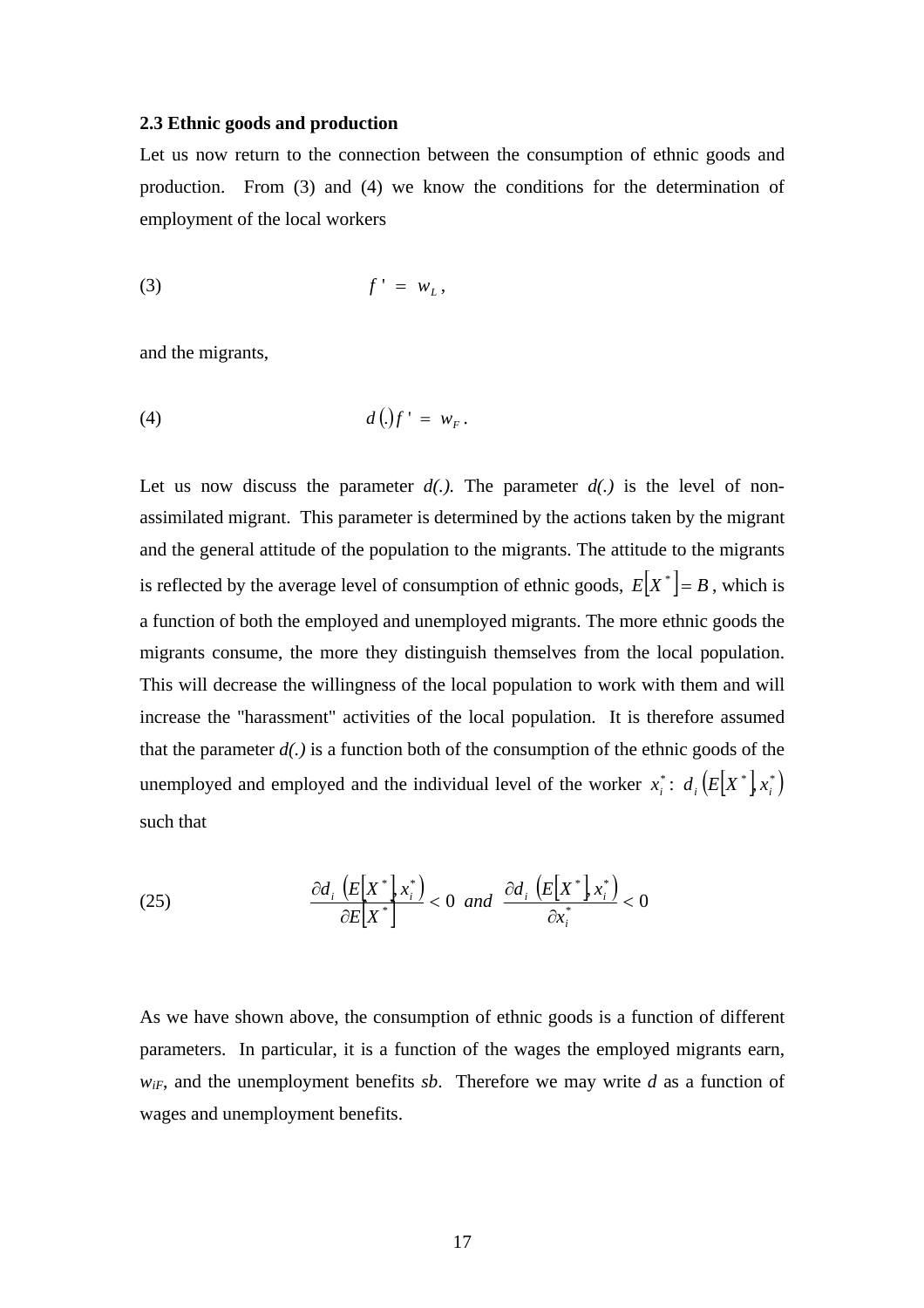(26) 
$$
d_i(.) = d\left(E[X^*(w_{iF}, sb), x_i^*(w_{iF}, sb)\right])
$$

Let us return first to the optimal level of consumption of ethnic goods of the employed. When determining the optimal level in (10) we did not take into consideration that, as the level chosen by the migrant increases, the earning will decrease and as a result the utility will decrease. We writing (8) we obtain,

(27) 
$$
v_i = -\left(I_i - x_i\right)^2 - \frac{\left(B - x_i\right)^2}{w_F(x_i)} - e_i
$$

Maximizing  $(27)$  with regard to  $x_i$  we obtain the following first order condition:

(28) 
$$
\frac{\partial v_i}{\partial x_i} = 2(I_i - x_i) + \frac{2 (B - x_i)}{w_F(x_i)} + \frac{(B - x_i)^2}{(w_F(x_i))^2} \frac{\partial w_F(x_i)}{\partial x_i}
$$

Denote the consumption of ethnic goods that satisfies (28) by  $x_i^{**}$ . Let us now look at (28) the value of consumption of ethnic goods at the former level, which didn't take into consideration the effect on wages as presented in (10)  $x_i^* = \frac{e f_i f_i + 1}{e f_i + 1}$ +  $=\frac{er_i I_i +$ *i*  $\frac{e^{i} - e^{i}i^{i}}{er_{i}}$  $x_i^* = \frac{er_i I_i + B}{I_i}$ 

(29)

$$
\frac{\partial v_i}{\partial x_i}\Big|_{x=x_i^*=\frac{w_F I_i + B}{w_F + 1}} = \left(2\left(I_i - x_i\right) \left.\right. + \frac{2\left(B - x_i\right)}{w_F(x_i)}\right)\Big|_{x=\frac{w_F I_i + B}{w_F + 1}} + \left(\frac{\left(B - x_i\right)^2}{\left(w_F(x_i)\right)^2} \frac{\partial w_F(x_i)}{\partial x_i}\right)\Big|_{x=\frac{w_F I_i + B}{w_F + 1}}
$$

From (9) it is clear that  $\left( 2 \left( I_i - x_i \right) + \frac{2 \left( B - x_i \right)}{n} \right)$  = 0  $(x_i)$  $2(I_i - x_i) + \frac{2}{i}$ 1  $\Big| \qquad \qquad =$ ⎠ ⎞  $\overline{\phantom{a}}$ ⎝  $\left(2(I_i - x_i) + \frac{2(I_i - x_i)}{2(I_i - x_i)}\right)$  $=\frac{w_{Fi}I_i + w_{Fi}I_i + w_{Fi}I_i}{w_{Fi}+w_{Fi}}$  $\int_{K} (x_i) \int_{x=\frac{w_{F_i}I_i+B}{w_{F_i}+1}}$  $v_i - x_i$ ) +  $\frac{2(\mathbf{b} - x_i)}{w_F(x_i)}$  $\left\{ \left| \begin{array}{c} I_i - x_i \end{array} \right| + \frac{2 \left( B - x_i \right)}{2} \right| = 0.$  Since  $\frac{\partial w_F(x_i)}{\partial t} < 0$ ∂ ∂ *i*  $F^{(n)}$ *x*  $\frac{w_F(x_i)}{2}$  < 0,

$$
\left. \frac{\partial v_i}{\partial x_i} \right|_{x = x_i^* = \frac{w_F I_i + B}{w_F + 1}} < 0. \text{ Therefore } x_i^{**} < x_i^* \text{. In other words,}
$$

*Since wages are negatively related to the consumption of ethnic goods of the worker, the employed migrants will decrease their consumption of ethnic goods relative to the*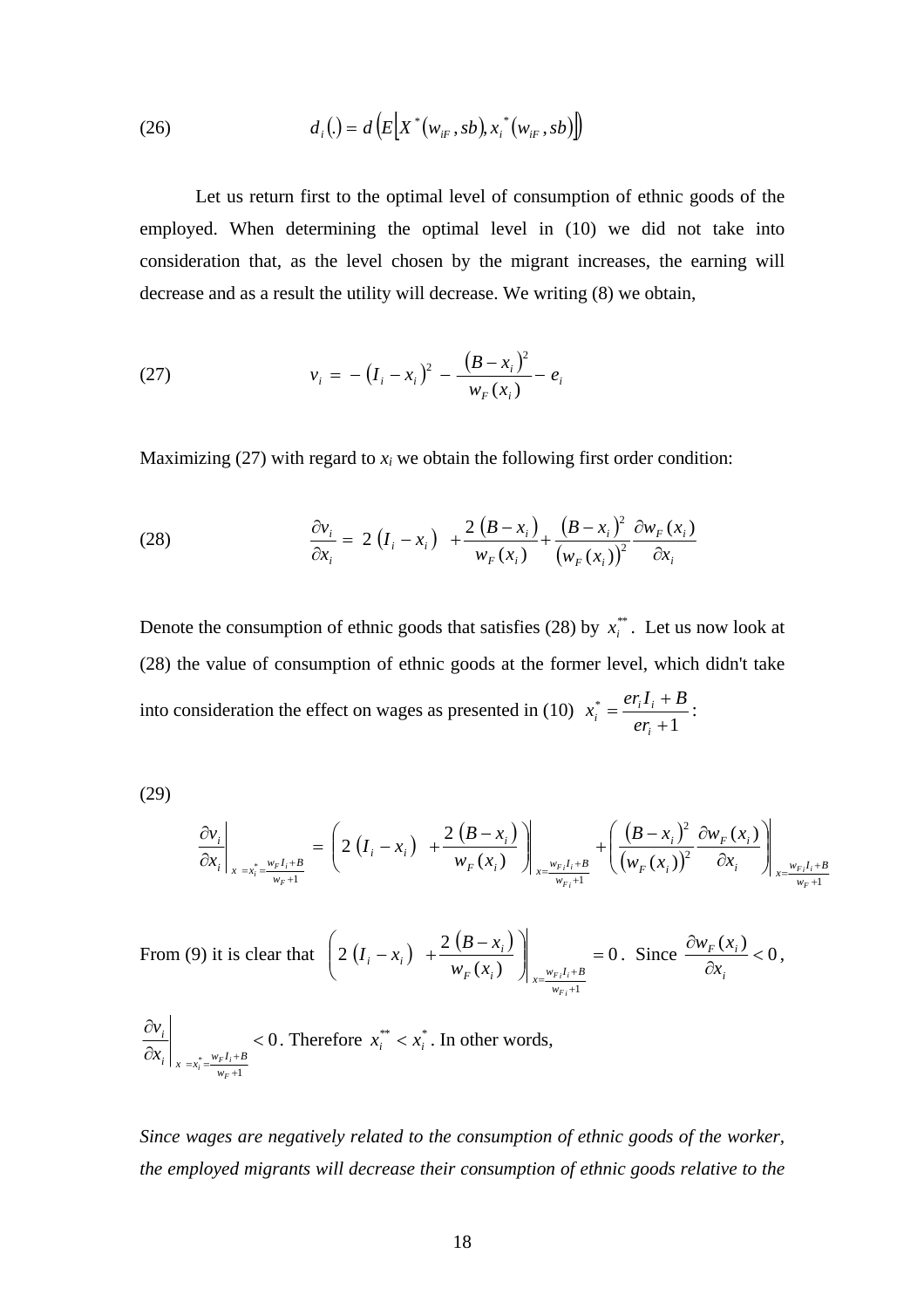*level consumed when the wages are independent of its consumption. .As a result, the employed workers will decrease their consumption of ethnic goods and their average level of consumption in the economy will decrease. Therefore the new average level of consumption of ethnic goods,*  $E[X^{**}]$ , will be lower:  $E[X^{**}] < E[X^{*}] = B$ .

*So that employed migrants decrease the average consumption of ethnic goods<sup>14</sup>*

The effect presented above is only one of two effects that exist with regard to wages being a function of the consumption of ethnic goods. Returning to (25) we observe, that as the level of consumption of ethnic goods increases, an increase in *x*, wages fall:  $\frac{\partial d_i \left( E[X^*] x_i^* \right)}{\partial x_i^*} < 0$  $*$   $*$  $\lt$ ∂ ∂ *i*  $i \left\{ L \right\}$   $\Lambda_i$ *x*  $\frac{d_i (E[X^*] x_i^*]}{2^{n+1}} < 0$ . Therefore those migrants, that have a high level of consumption of ethnic goods, will have a wage lower than those with a low consumption level. Thus wages will be negatively related to the ideal level of the employed migrants.

 Let us look at the situation described in figure 2. In the case where wages are fixed and do not depend on the level consumption of ethnic goods the wage was set at  $w_{fo}$ . Given  $w_{fo}$  and the social benefits *sb* we obtained the cutoff points  $I_2^*$  and  $I_1^*$ . Now assume that wages decrease with the increase in the consumption of ethnic goods:  $w_f(x)$ . For simplicity assume that  $w_{f0} = w_f(x) \cdot I^*$ , It is clear that for levels of consumption of ethnic goods under  $I_1^*$  the migrant will choose to be employed. However, since at  $I_1^*$  the migrant is indifferent about being employed or unemployed, for any positive decrease in wages the migrant will no longer be indifferent and will prefer to be unemployed. Since the utility of an individual at  $I_2^*$  and  $I_1^*$  are identical, a decrease in wages at  $I_2^*$  (wages under  $w_{f0}$ ) will make the migrant prefer to be unemployed. Thus, since wages decrease with an increase in the consumption of ethnic goods, all those that have an ideal level above  $I_1^*$  will choose to be unemployed and those with an ideal level under  $I_1^*$  will choose to be employed..

 $14$  If the utility was directly affected by earnings, then the average level of consumption of ethnic goods would have decreased further.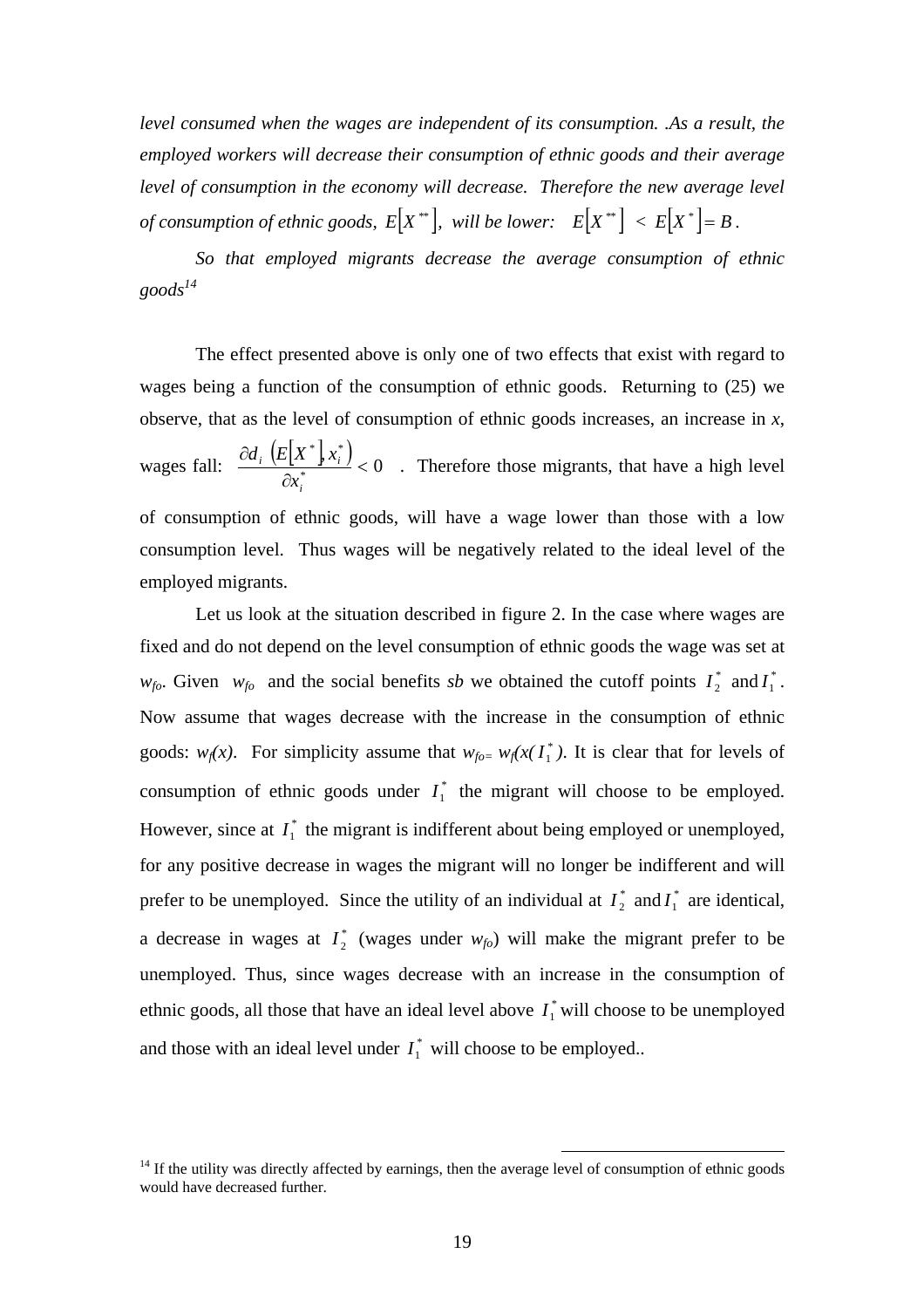



 *In general, if the sensitivity, of wages to the consumption of ethnic goods of the migrants, is sufficiently high we will see that those with low ideal levels will be employed and those with high ideal levels will be unemployed:15*





<sup>15</sup> The cutoff level  $I^*$  may not be identical to  $I_1^*$ .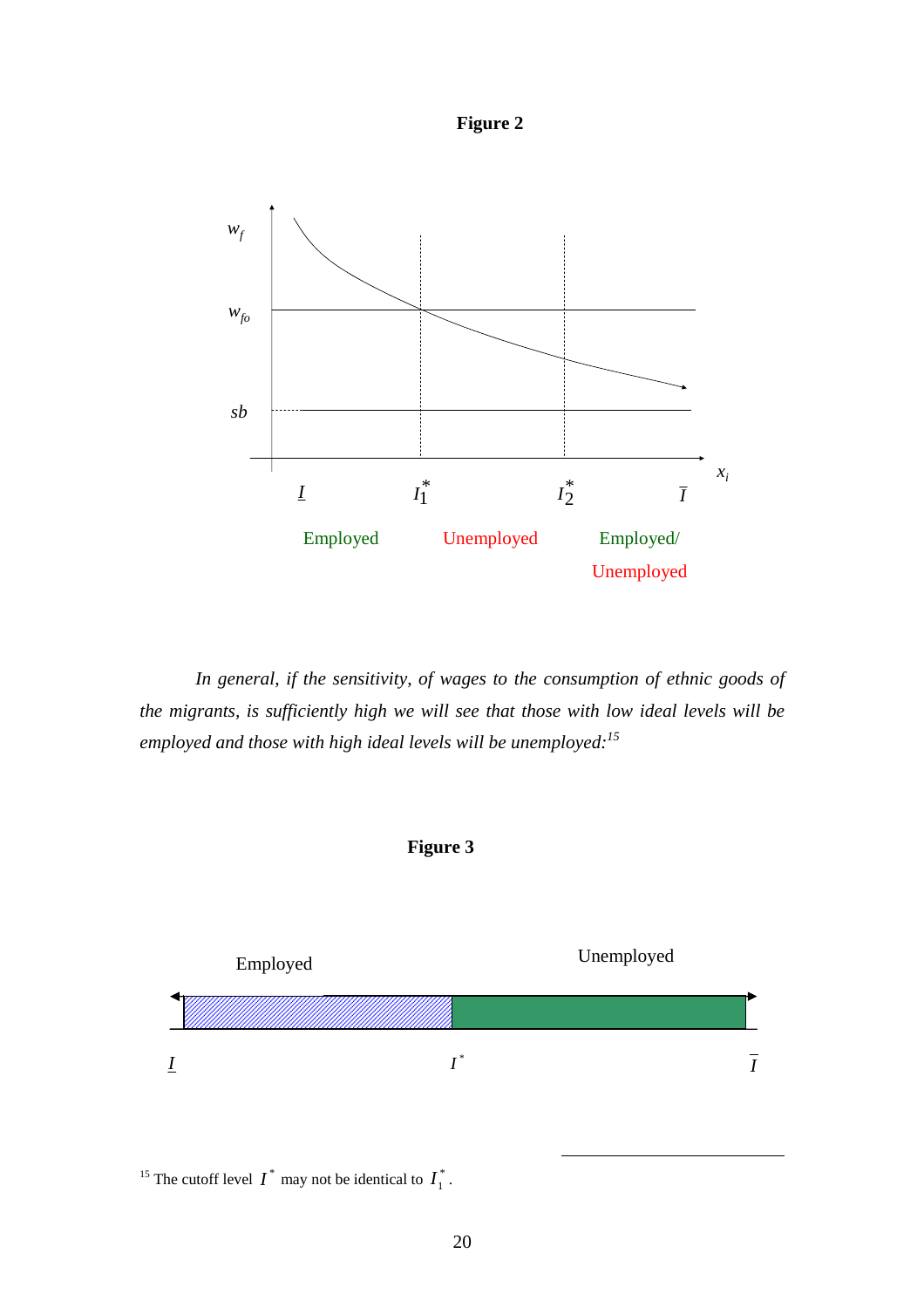Those that have ideal preferences lower than  $I_1^*$  will chose to be employed and those with ideal preference above  $I_1^*$  will chose to be unemployed.  $^{16}$ 

### *Changes in the social benefits of the unemployed migrants*

Now let us consider the case where the social benefits increase. Increasing unemployment benefits will increase the unemployed level.

Let us now consider what will happen to wages. To simplify our analysis we assume that the wages of the local population are fixed at a level of  $w_L$ . <sup>17</sup> From (3) and (4) we obtain:

$$
(30) \t d\left(E\big[X^*(w_F, sb)\big]\right) w_L = w_F
$$

Increasing wages increases the number of employed and decreases the average consumption of ethnic goods  $\frac{\partial E[X^{**}(w_F, sb)]}{\partial F}$ ∂ ∂ *F F w*  $\frac{E[X^{**}(w_F, sb)]}{\sigma} > 0$ . It is assumed that there exists a wage  $w_F$  that solves (30) and that the wages are greater than one.

(31) 
$$
\frac{\partial d\left(E\left[X^*\left(w_F, sb\right)\right]\right)}{\partial E\left[X^*\right]} \frac{\partial E\left[X^*\left(w_F, sb\right)\right]}{\partial w_F} w_L = 1
$$

<sup>16</sup> If we would assume that a high level of actual consumption of social traits provides the individual with recognition of the community status and, as Berman (2000) shows, it signals commitment to the community, which provides mutual insurance to those consuming high levels of social traits. In such a case, the utility would have an extra component, which would be related positively to the individual consuming a social trait higher than that of the average. It is clear from the analysis presented above that if this utility obtained from higher levels of consumption of ethnic goods we will obtain that only the individuals consuming lower levels of ethnic goods will be employed and those consuming high levels will be unemployed.

 $17$  This assumption is not essential for the results, however it will simplify the analysis.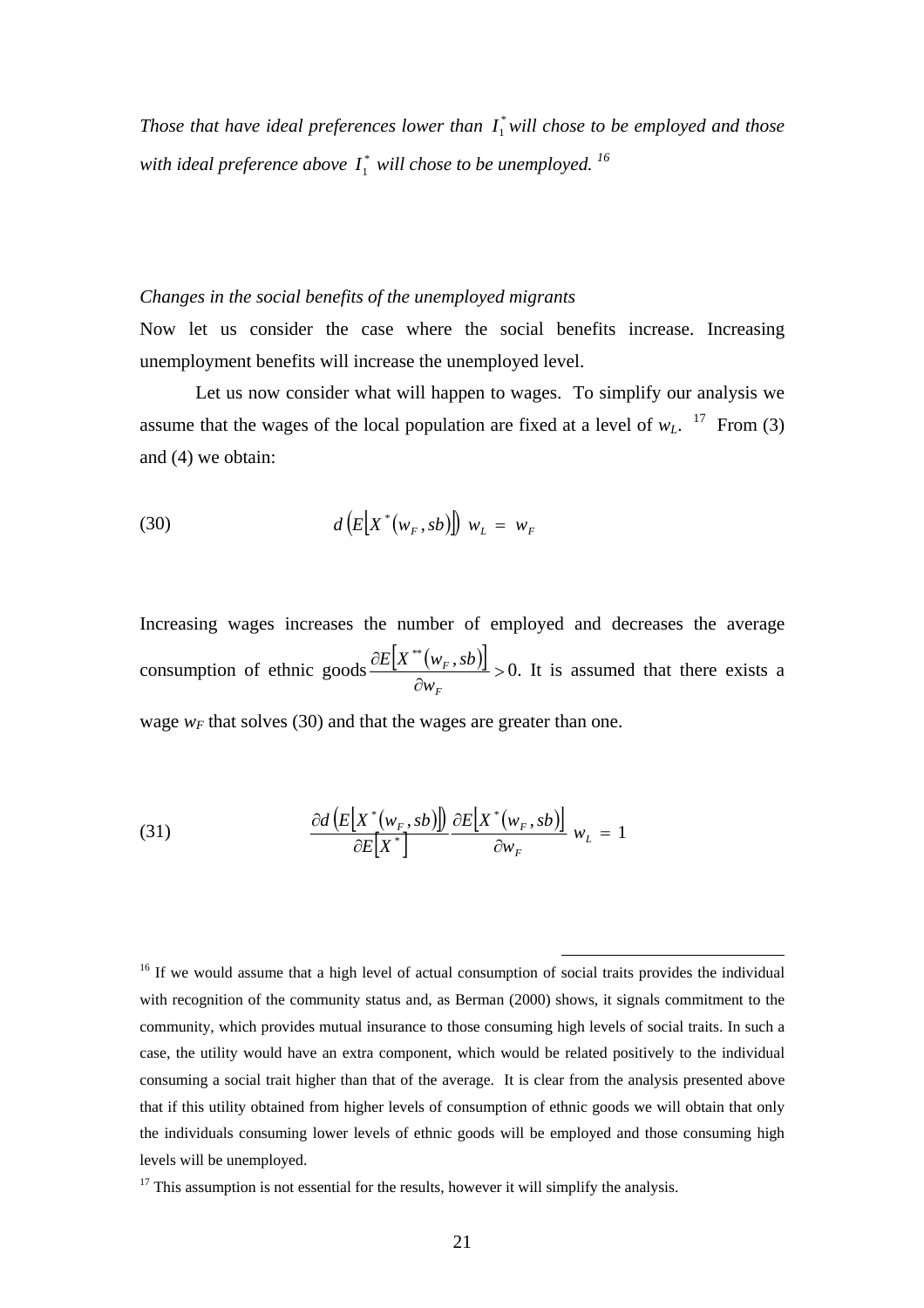$$
\text{Namely} \quad \frac{\partial d\left(E\big[\textit{X}^*(w_F, sb)\big]\right)}{\partial E\big[\textit{X}^*\big]} \frac{\partial E\big[\textit{X}^*(w_F, sb)\big]}{\partial w_F} = \frac{1}{w_L} \quad \text{thus} \quad 0 < \frac{dd\left(E\big[\textit{X}^*\big]\right)}{dw_F} < 1. \quad \text{The}
$$

solution of (31) can be seen by using figure 4: the  $45^{\circ}$  line intercepts with the function  $d w<sub>L</sub>$  at the equilibrium wage of the migrations.

Now consider the case where unemployment benefits *sb* increase. As we have shown above, increasing *sb* will increase the unemployment level and will increase the consumption of ethnic goods:  $\frac{dd (E[X^{**}])}{dsb} = \frac{\partial d (E[X^{**}])}{\partial E[X^*]} \frac{\partial E[X^{**}]}{\partial s b} < 0$ \*  $^*$   $\mathbf{a}$   $\mathbf{b}$   $\mathbf{c}$   $\mathbf{r}$   $\mathbf{v}$  $\lt$ ∂ ∂  $=\frac{\partial d}{\partial E}\left[K^*\right]\frac{dE}{dx}$  $E|X$ *d E X dsb*  $\frac{dd(E[X^*])}{dx} = \frac{\partial d(E[X^*])}{dx} \frac{\partial E[X^*]}{\partial dx} < 0$ . Since wages will now decrease, the consumption of ethnic goods will increase, which will again decrease wages.

Increasing the social benefits of the unemployed will increase the consumption of ethnic goods by the migrants. In order for (30) to hold, the wages of the migrants must decrease. Decreasing the wages of the migrants will decrease the number of the employed and increase again the consumption of ethnic goods. This is illustrated in figure 5 where a decrease in *d wL* results in a decrease in the wages of the migrants. Therefore,

*Increasing the social benefits of the unemployed will increase consumption of ethnic goods decreasing employment and wages.*

#### **2.4 The consumption of ethnic goods and the family**

In this section we wish to consider the case of parents, who have to determine the optimal level of ethnic traits when taking into account the payoff functions of their children. Epstein (2006), in a model that deals with the choice of social traits, compares two different types of situations. In the first, the parents only care about their own payoff and in the second, parents care also about their children's payoff functions. The parents, who take into account the payoff function of their children, maximize the following payoff function:

$$
(33) \t\t V = v_p + v_c
$$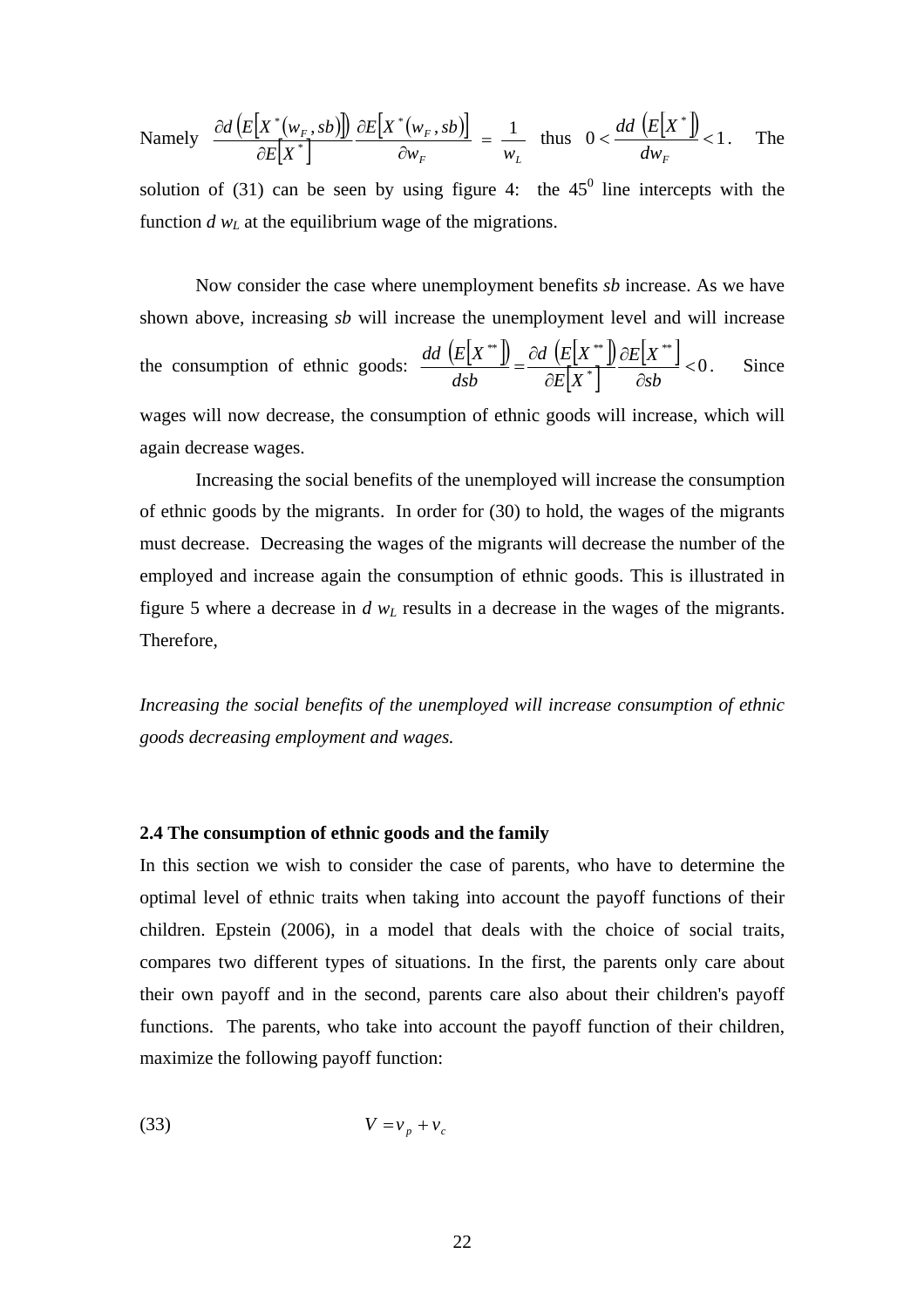where  $v_p$  is the payoff function of the parents and  $v_c$  is the payoff function of the children. It is assumed that the payoff function of the children depends on the actual social trait levels chosen by the parents,  $x_p$ , and it will cost the children to deviate from this level (in a similar way to *B* in our model presented above). It has been extensively documented that religious and ethnic traits are usually adopted in the early formative years of the children's psychology and that family and role models play a crucial function in determining their adoption (see for example Erickson 1992, Hayes and Pittelkow 1993). Epstein (2006) shows that parents often choose more extreme social traits than they would have if they didn't have children. The reason for this is that they wish to create a cost for their children from deviating from their ideal. In such a way the parents increase the probability of their children, when adults and choosing their own way, acting in a way similar to that of the parents.

In our framework, this result states that parents with children will have a higher level of ethnic goods' consumption compared to those without children. Single migrants will consume less ethnic goods than migrants that immigrate with their entire family. A migration of families will have a higher level of consumption of ethnic goods and thus lower wages than a migration of single migrants that immigrate without families.

### **3. Concluding Remarks**

We developed a model that deals with the relationship between the welfare state, the choice of social traits, the consumption of ethnic goods and the employment of migrants. We begin by showing that wages earned by the migrants depend on their assimilation level. We then continue to look at the choice of the migrants with regard to the consumption of ethnic goods. This consumption makes the migrants differ from the local population and as a result affects their wages. We show that if wages are a function of the level of consumption of ethnic goods, then those migrants, who have low ideal preferences for consumption of these items, will tend to be employed while the others remain unemployed. The employed migrants will consume levels of ethnic goods, which are closer to their ideal level, while the unemployed will consume at a level closer to the average level of the unemployed. The average level of consumption of ethnic goods of the employed will be lower than that of the unemployed.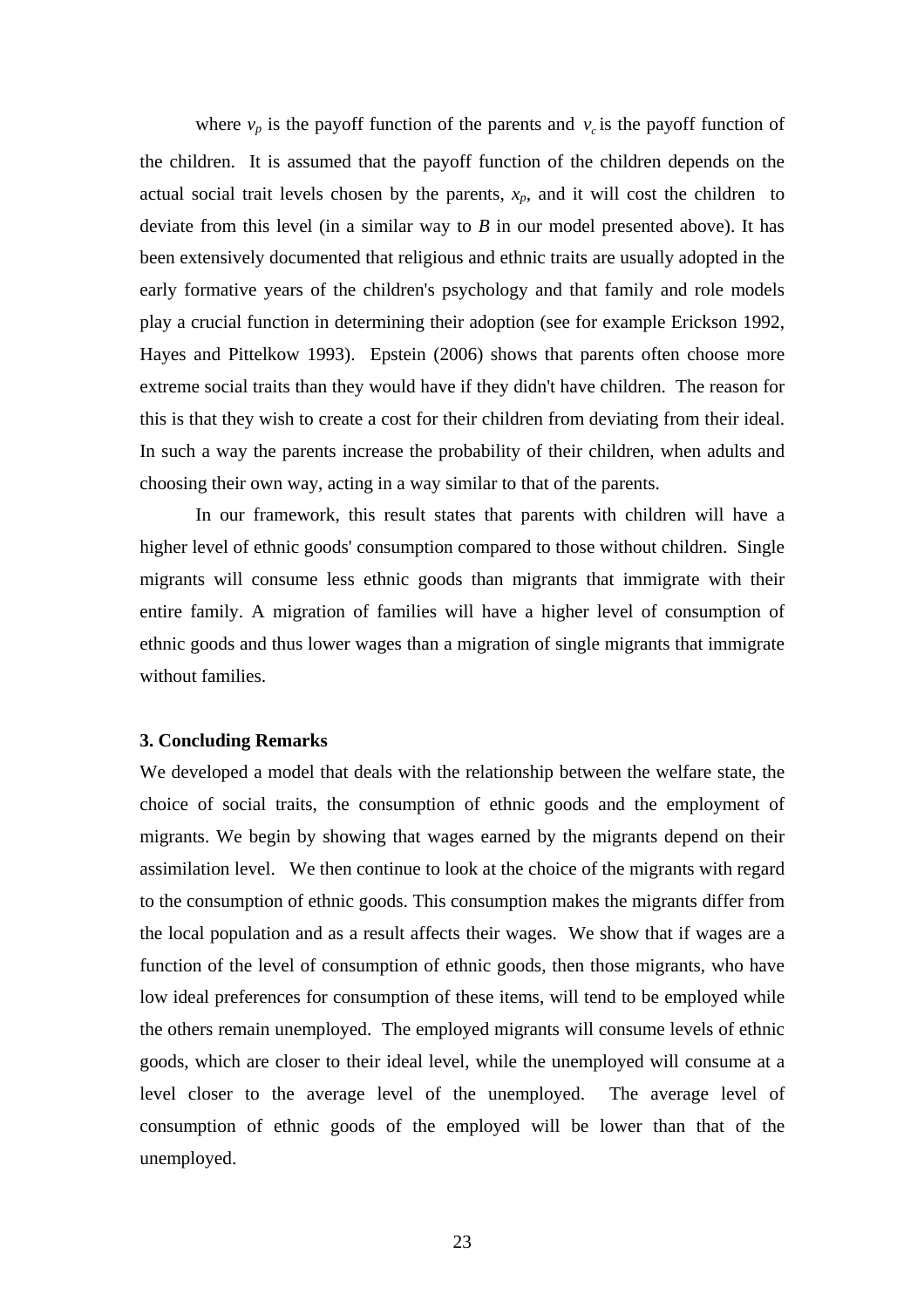In our model migrants have to choose their level of social traits and consumption of ethnic goods. Each migrant has his own ideal traits, and given the average level in the society, chooses his consumption level. As the consumption increases, the migrants become even more different than the local population and are less assimilated. Less assimilation affects the reaction of the local population towards them and their willingness to accept the migrants. This affects wages and unemployment, and thus unemployment social benefits affect the level of the migrant's chosen social traits. Therefore, countries providing high welfare benefits cause a trap, under which migrants receiving these benefits, consume a larger amount of ethnic goods, decreasing the willingness of the local population to accept them into the economy. This unwillingness of the local population to accept them increases their probability of being dependant on the welfare state.<sup>18</sup>

Finally, we show the relationship between the consumption of ethnic goods and the status of the migrant – single, versus married with children. We show that parents with children will have a higher consumption level of ethnic goods compared to those without children. As the consumption of ethnic goods increase, wages decrease, and thus a migration of families, rather than single migrants, will decrease wages and increase the consumption of ethnic goods.<sup>19</sup>

<sup>&</sup>lt;sup>18</sup> In the USA in 1996 it was determined that migrants, less than three years in the country, will not receive food stamps. This would increase the consumption of ethnic goods by the unemployed and so decrease the probability of being unemployed.

<sup>&</sup>lt;sup>19</sup> The results presented also add to the blossoming literature on the majority – minority conflict and resolution, assimilation, and the reestablishment of cultural identity (see, for example, Gradstein and Justman, 2005, Alesina and La Ferrara, 2000, Anas, 2002, Bisin and Verdier, 2000, Dustmann, Fabbri and Preston, 2004, and Lazear, 1999).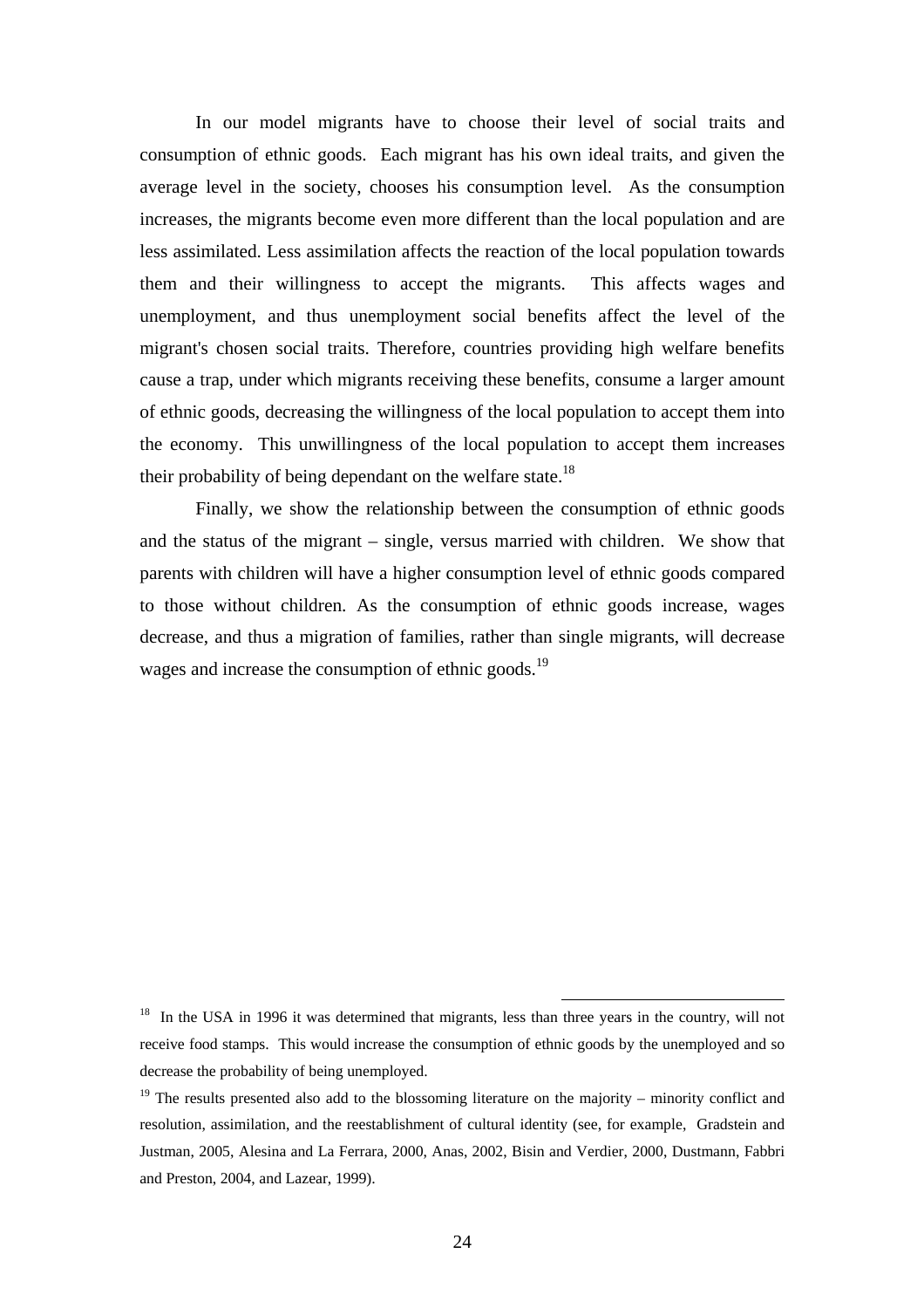#### **References**

- Alesina, Alberto and Eliana La Ferrara, 2000, Participation in Heterogeneous Communities, *Quarterly Journal of Economics*, 847-904
- Anas, Alex, 2002, Prejudice, Exclusion and Compensating Transfers: The Economics of Ethnic Segregation, *Journal of Urban Economics*, 52 (3), 409-32.
- Bisin, Alberto and Thierry Verdier, 2000, "Beyond the Melting Pot": Cultural Transmission, Marriage, and the Evolution of Ethnic and Religious Traits, *Quarterly Journal of Economics*, August, 955-988.
- Bauer, T., M. Lofstrom and K. F. Zimmermann, 2000, "Immigration Policy, Assimilation of Immigrants and Natives' Sentiments Towards Immigrants: Evidence from 12 OECD Countries", *Swedish Economic Policy Review*, 7, pp. 11-53.
- Berman E., 2000, "Sect, Subsidy and Sacrifice: An Economist's View of Ultra-Orthodox Jews" *Quarterly Journal Of Economics,* 115(3), 905-953(49)
- Boeri, T., G. Hanson and B. McCormick, 2002, *Immigration Policy and the Welfare System*, Oxford, Oxford University Press.
- Chiswick, Barry, 1978, The Effect of Americanization on the Earnings of Foreign-Born Men, *Journal of Political Economy*, 86 (5), 897-922.
- Constant, Amelie and Klaus F. Zimmermann, 2005, "Immigrant Performance and Selective Immigration Policy: A European Perspective" IZA Discussion Paper No. 1715.
- Constant, Amelie, Gataullina Liliya and Klaus F. Zimmermann, 2006, "Ethnosizing Immigrants" IZA Discussion Paper No. 2040.
- Dustmann, Christian, Francesca Fabbri, and Ian Preston, 2004, Ethnic Concentration, Prejudice and Racial Harassment of Minorities, Manuscript, University College, London.
- Epstein, Gil S., 2006, ""Extremism within the Family", memo.
- Epstein, Gil S. 2003, Labor Market Interactions Between Legal and Illegal Minorities, *Review of Development Economics*, 7(1), 2003, 30-43*.*
- Epstein, G. S., Hillman, A. L., 2003, Unemployed Immigrants and Voter Sentiment in the Welfare State, *Journal of Public Economics*, 1641-1655.
- Epstein, G.S. and Gang,I.N., 2006, "Ethnic Networks and International Trade", in *Labor Mobility and the World Economy* Dennis Snower (ed), Springer (Berlin, Heidelberg), forthcoming.
- Erickson, Joseph . A., 1992, "Adolescent Religious Development and Commitment: A Structural Equation Model of the Role of Family, Peer Group, and Educational Influences" *Journal of the Scientific Studies of Religion,* XXXI, 131-152
- Gang, Ira N. and Rivera-Batiz, Francisco, 1994, Labor Market Effects of Immigration in the United States and Europe: Substitution vs. Complementarity, *Journal of Population Economics*, 7 (1994) 157-175.
- Gradstein, Mark and Moshe Justman, 2005, The Melting Pot and School Choice, manuscript, *Journal of Public Economics,* forthcoming.
- Hays, Bernadette C. and Pittelkow Yvonne, 1993, "Religioun Belifs, Transmission and the Family: An Australian Study" *Journal of Marriage and the Family*, LV 755-766.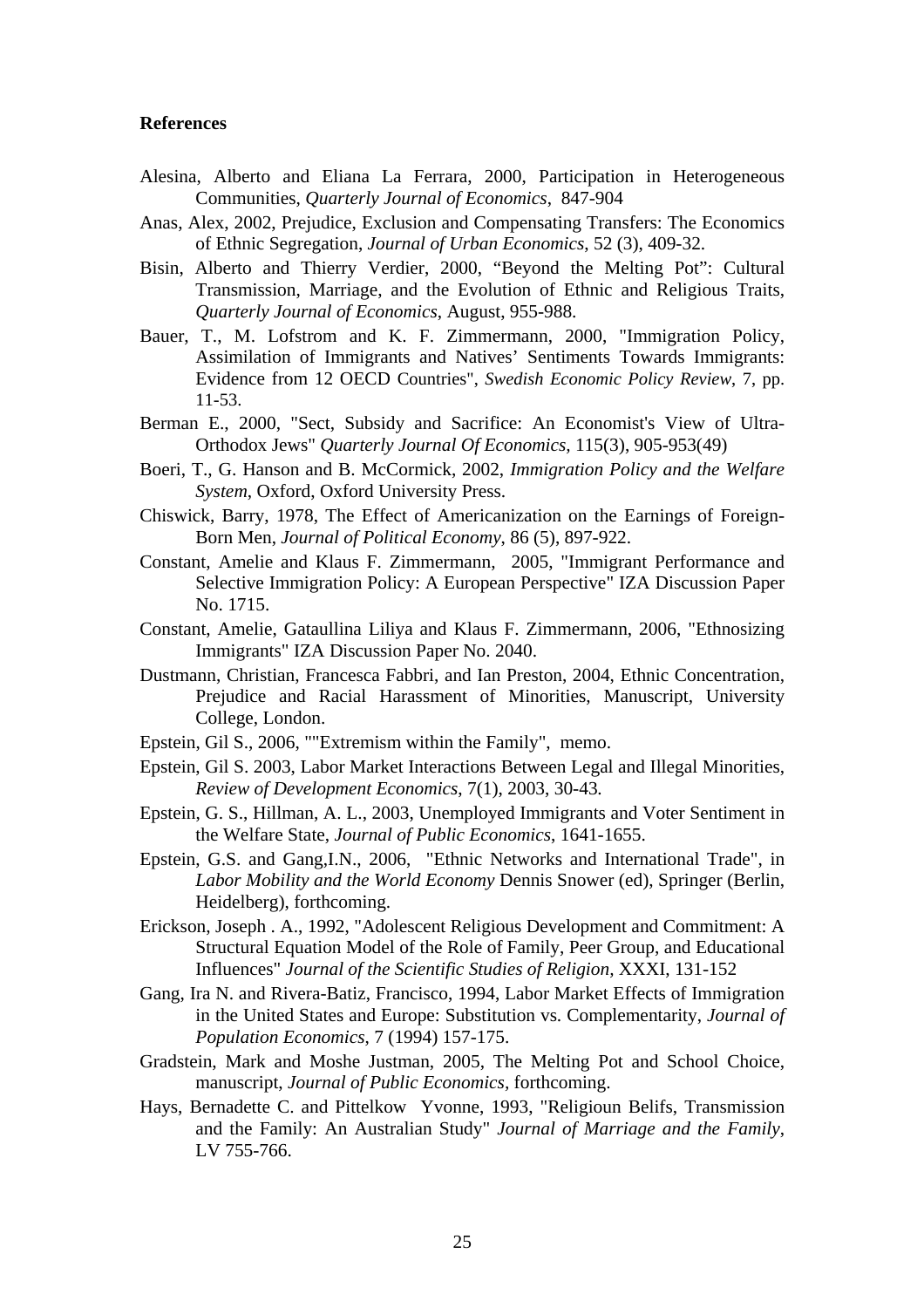- Kahanec, Martin, 2006, Ethnic Specialization and Earnings Inequality: Why Being a Minority Hurts but Being a Big Minority Hurts More, IZA DP number 2050
- Lazear, Edward P., 1999, Culture and Language, *Journal of Political Economy*, 107 (6, pt. 2), S95-S126.
- Lindbeck, Assar and Dennis J. Snower, 1988, Cooperation, Harassment, and Involuntary Unemployment, An Insider-Outsider Approach, *American Economic Review*, 78(1) 167-188.
- Schultz-Nielsen, M. L. and A. Constant (2004), 'Employment Trends for Immigrants and Natives,' in: T. Tranaes and K. F. Zimmermann *Migrants, Work, and the Welfare State*, Odense, University Press of Southern Denmark, pp. 119-146.
- Shapiro, C. and Stiglitz, J., 1984. Equilibrium unemployment as a worker discipline device. *American Economic Review* 74, 433-44.
- Tranaes, T. and K. F. Zimmermann (2004), 'Migrants, Work, and the Welfare State: An Introduction,' in: T. Tranaes and K. F. Zimmermann *Migrants,*
- Venturini, A. (2004), *Post-War Migration in Southern Europe. An Economic Approach*, Cambridge, Cambridge University Press.
- Wildasin, D., 2004. Economic integration and the welfare state, in Social Union, Migration and the Constitution: Integration at Risk, CES-ifo Forum, Autumn Vol. 5, No. 3, 19-26.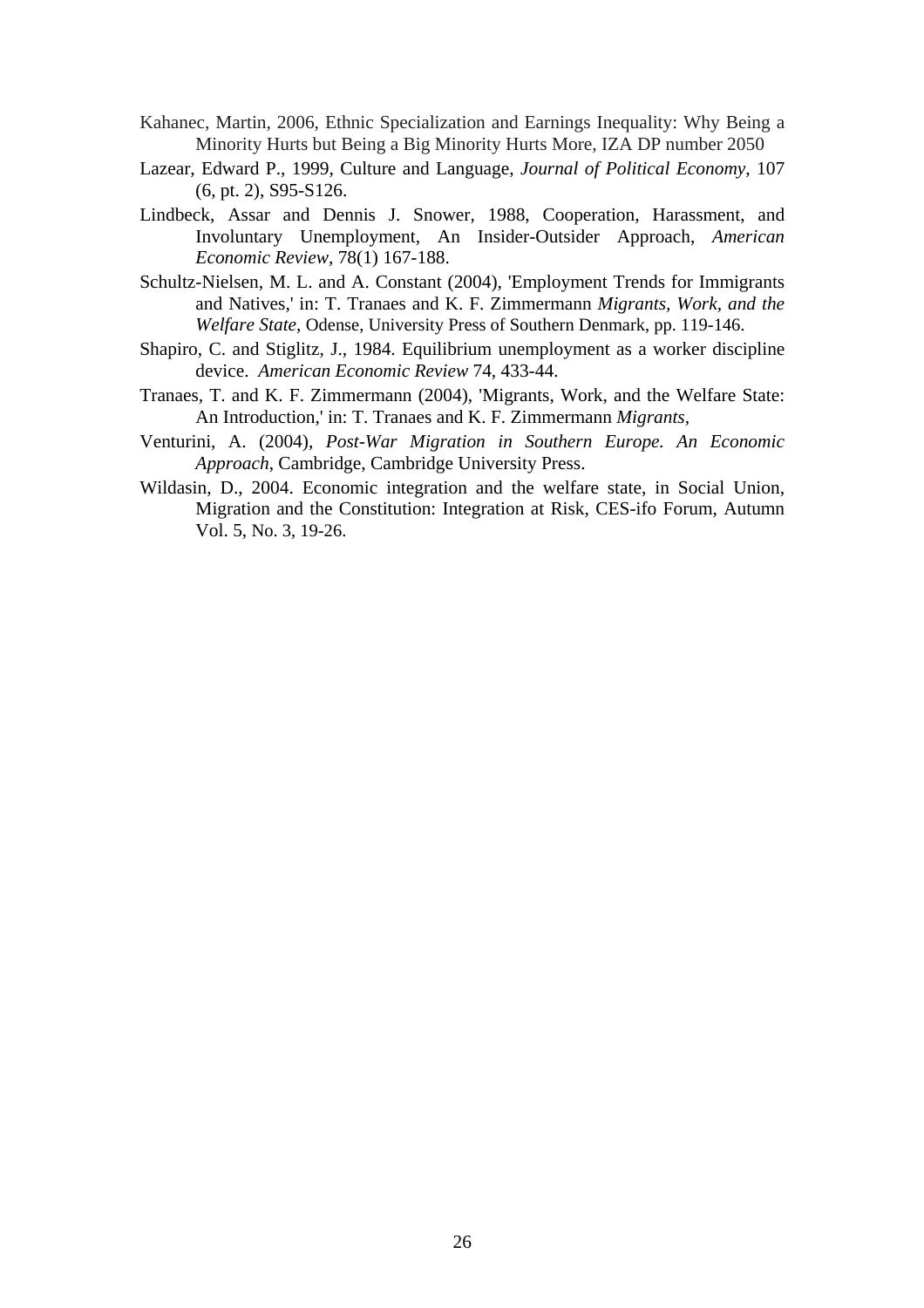

Figure 4